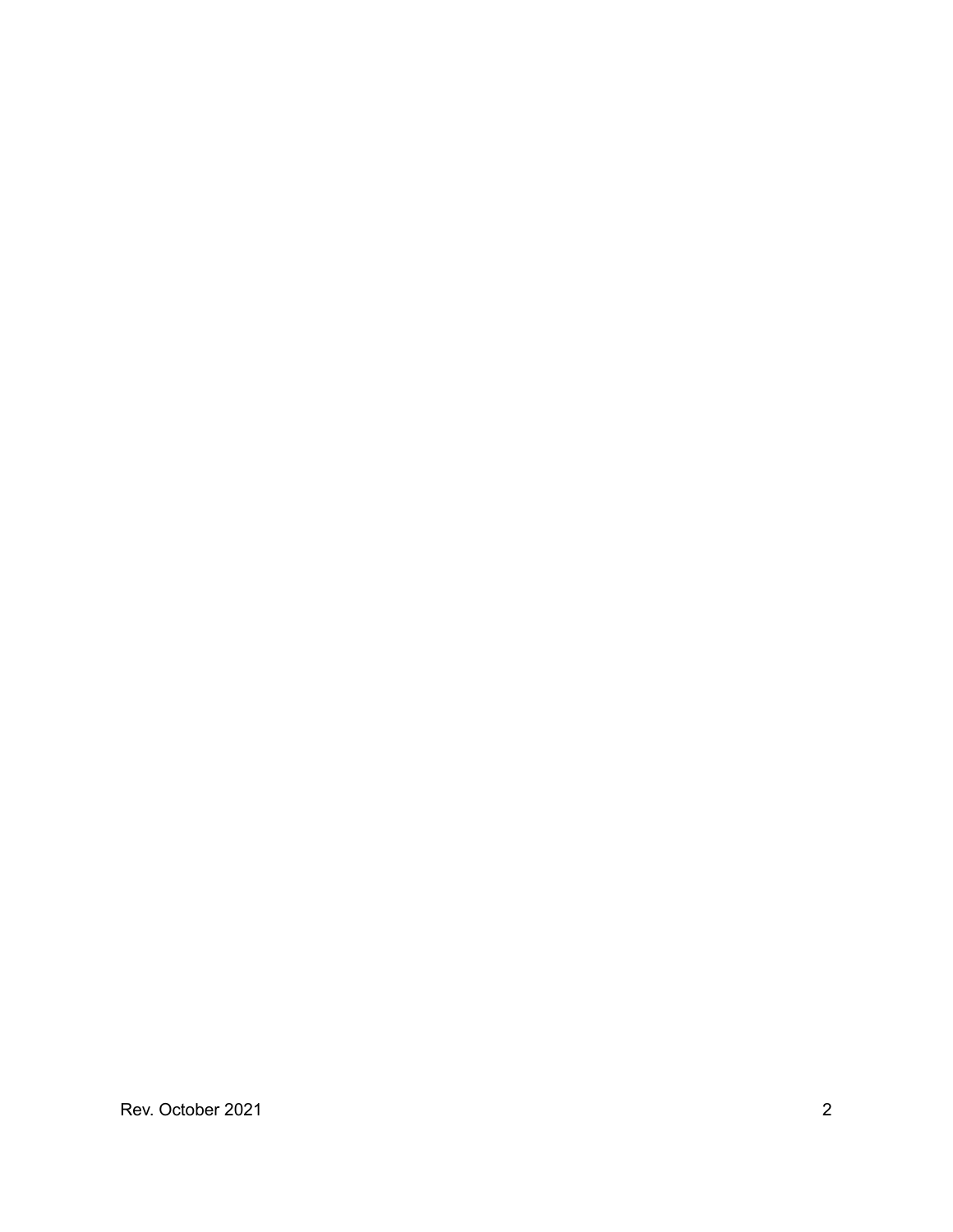# **How to read thisTemplate**

The Department of Neighborhood Empowerment ("Department") has created this document to provide neighborhood councils support when establishing or revising bylaws. Because each neighborhood is unique, each neighborhood council bylaws are unique. Nevertheless, actions taken by the City Council and the Board of Neighborhood Commissioners offer some common structure and language that each neighborhood council must follow. This document helps you understand where you are invited to adopt your own language and where the language proposed cannot be amended. When the language is made mandatory, you'll always find the reference to the governing authority imposing it. To reflect the diversity of existing bylaws, we have also included in this template optional language or different options possible on some sections. Of course, you are not limited to these options.

Legend

| <b>Example of text</b> | This text cannot be modified and must appear in your bylaws                                                              |
|------------------------|--------------------------------------------------------------------------------------------------------------------------|
| <b>Example of text</b> | Optional language or possible choices or need to insert your text                                                        |
| Example of<br>text     | Comments (reference to governing document, department's<br>Recommendation). This text won't appear in your final bylaws. |
| <b>Example of text</b> | Recommended by the Department of Neighborhood Empowerment or the<br>office of the City clerk                             |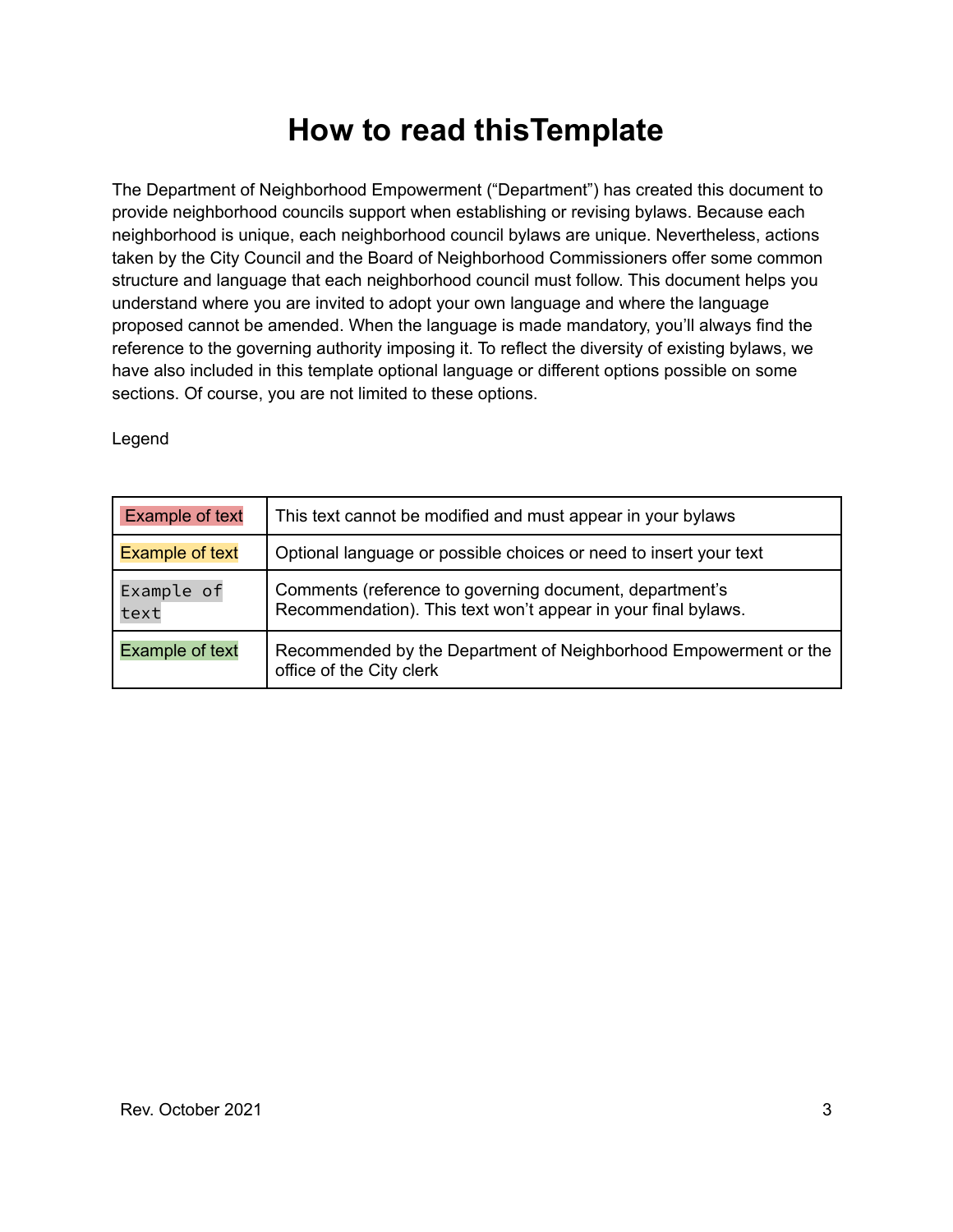Per the Board of Neighborhood Commissioners (BONC) **Bylaw [Table](https://empowerla.org/wp-content/uploads/2012/03/Bylaw_Table_of_Contents_Policy_10-05-10.pdf) of Contents Policy 2010-03 (Eff. [10/05/10\)](https://empowerla.org/wp-content/uploads/2012/03/Bylaw_Table_of_Contents_Policy_10-05-10.pdf)**, all Neighborhood Councils are required to incorporate the Bylaw Table of Contents into their Bylaws in the order laid out below.

Please note that the Table of Contents **cannot** be altered in any manner.

For sections that do not apply to the Neighborhood Council, e.g., "Internal Boundaries", please state in that section "**Not Applicable.**"

For sections on which the Neighborhood Council chooses to be silent, please state, "**Intentionally Left Blank.**"

For sections that include board seat names, (e.g., Article V and Attachment B), please ensure board seat names are listed the same for consistency (especially capitalization and hyphen usage such as at large vs. At-Large, etc.).

The Department of Neighborhood Empowerment highly recommends that Neighborhood Council address all the issues in the Bylaws Table of Contents in their bylaws with any necessary clarifications in Standing Rules.

# **Bylaws Table of Contents**

**Article I NAME**

**Article II PURPOSE**

**Article III BOUNDARIES**

**Section 1: Boundary Description**

**Section 2: Internal Boundaries**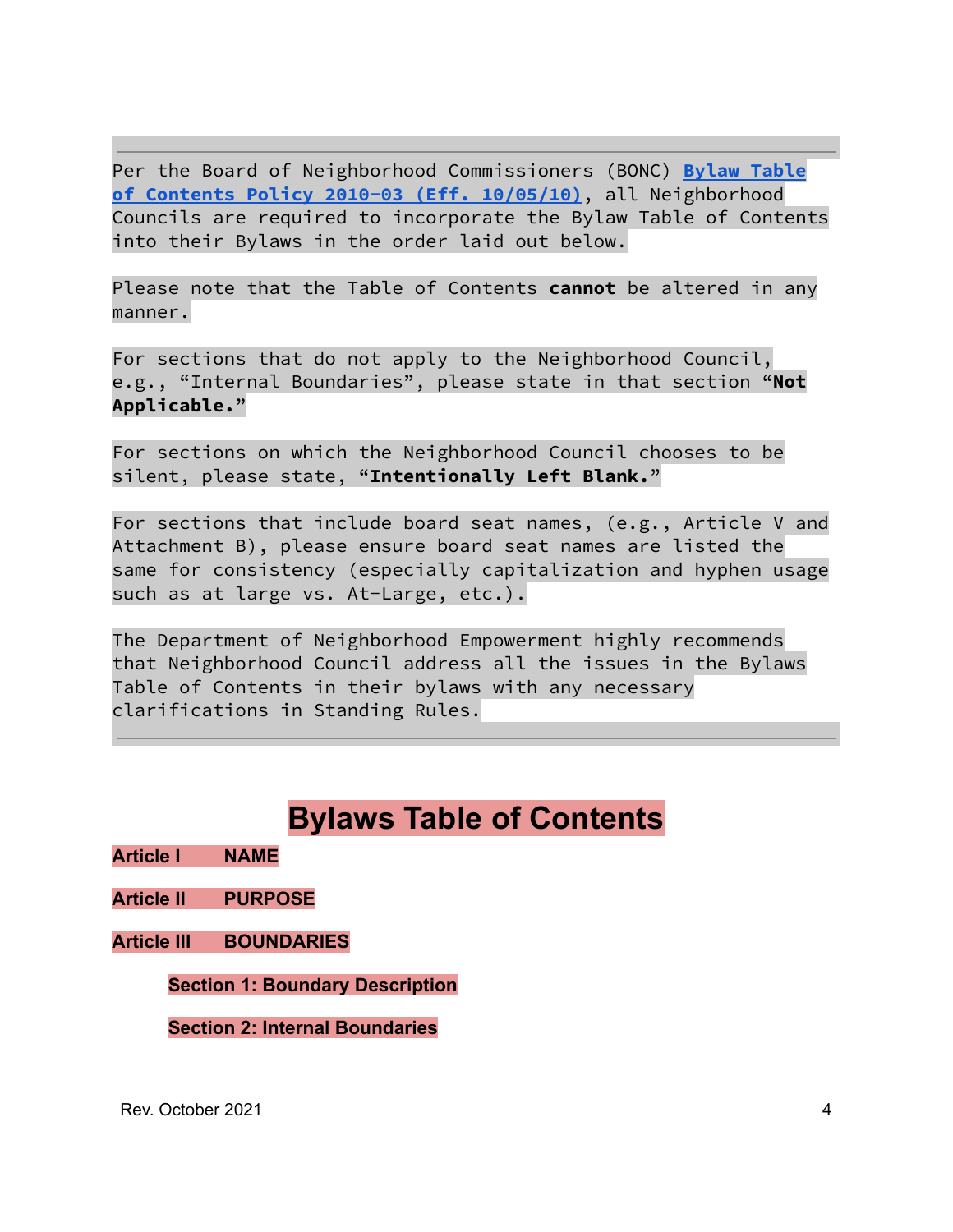**Article IV STAKEHOLDER**

#### **Article V GOVERNING BOARD**

**Section 1: Composition**

**Section 2: Quorum**

**Section 3: Official Actions**

**Section 4: Terms and Term Limits**

**Section 5: Duties and Powers**

**Section 6: Vacancies**

**Section 7: Absences**

**Section 8: Censure**

**Section 9: Removal**

**Section 10: Resignation**

**Section 11: Community Outreach**

**Article VI OFFICERS**

**Section 1: Officers of the Board**

**Section 2: Duties and Powers**

**Section 3: Selection of Officers**

**Section 4: Officer Terms**

**Article VII COMMITTEES AND THEIR DUTIES**

**Section 1: Standing**

**Section 2: Ad Hoc**

**Section 3: Committee Creation and Authorization**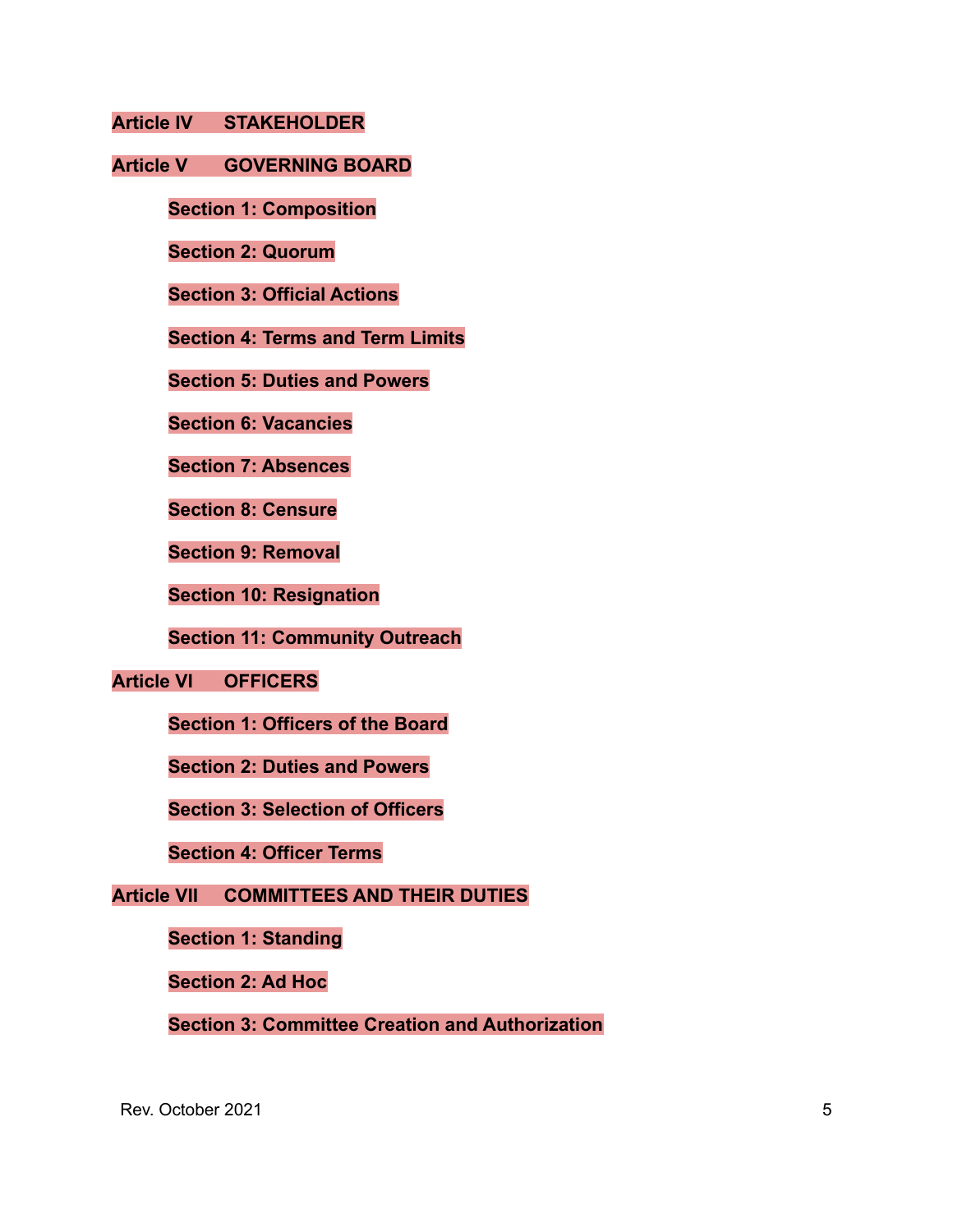#### **Article VIII MEETINGS**

**Section 1: Meeting Time and Place**

**Section 2: Agenda Setting**

**Section 3: Notifications/Postings**

**Section 4: Reconsideration**

**Article IX FINANCES**

**Article X ELECTIONS**

**Section 1: Administration of Elections**

**Section 2: Governing Board Structure and Voting**

**Section 3: Minimum Voting Age**

**Section 4: Method of Verifying Stakeholder Status**

**Section 5: Restrictions on Candidates Running for Multiple Seats**

**Section 6: Other Elections Related Language**

**Article XI GRIEVANCE PROCESS**

**Article XII PARLIAMENTARY AUTHORITY**

**Article XIII AMENDMENTS**

**Article XIV COMPLIANCE**

**Section 1: Code of Civility**

**Section 2: Training**

**Section 3: Self Assessment**

**ATTACHMENT A - Map of Neighborhood Council**

**ATTACHMENT B - Governing Board Structure and Voting**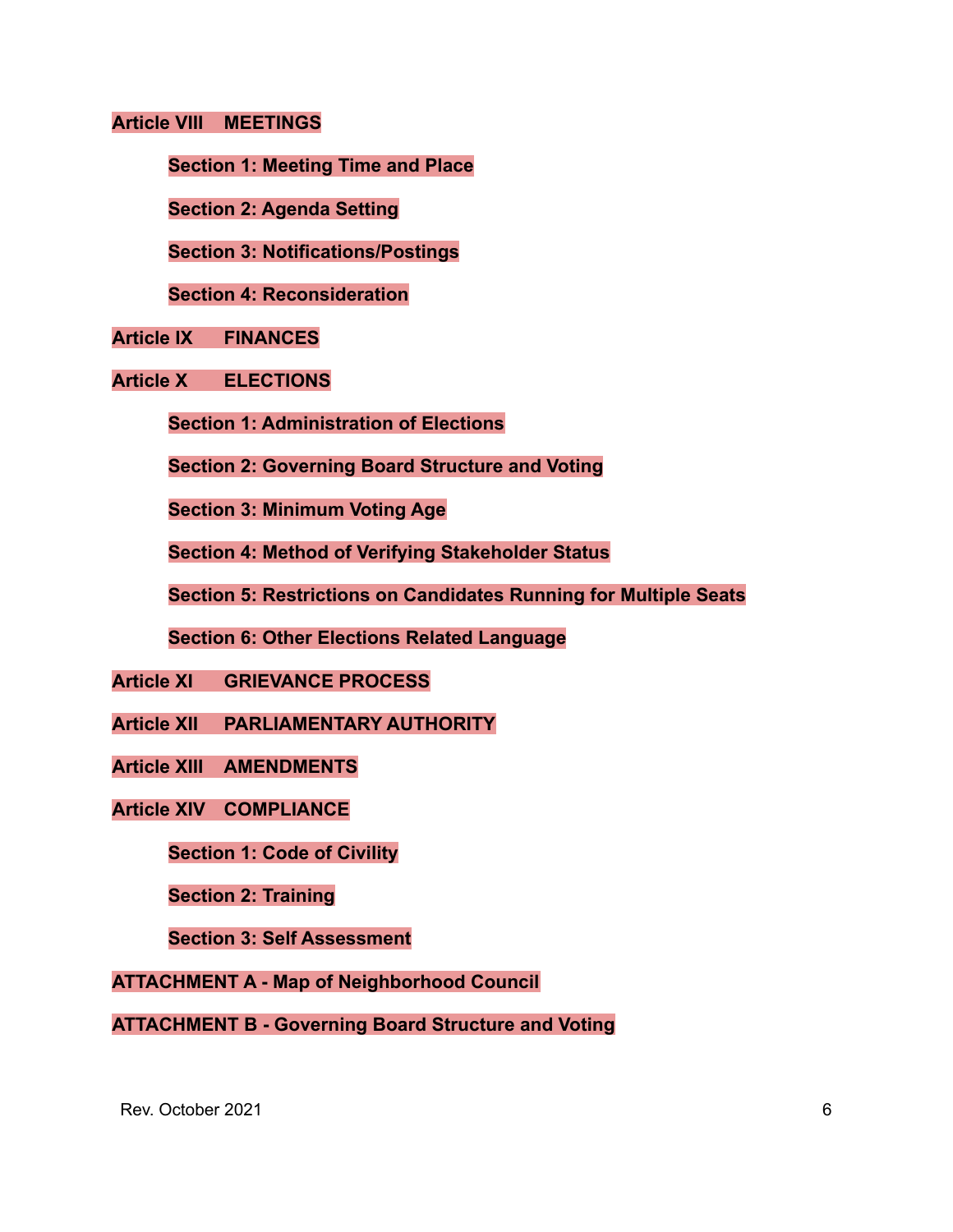# **ARTICLE I NAME**

The name of this Neighborhood Council shall be the **[INSERT NAME]** Council ("Council").

# **ARTICLE II PURPOSE**

The purpose is defined in the Charter [section](https://codelibrary.amlegal.com/codes/los_angeles/latest/laac/0-0-0-3722) 900

The purpose of the Council is to promote more citizen participation in government and make government more responsive to local needs. Neighborhood councils shall include representatives of the many diverse interests in communities and shall have an advisory role on issues of concern to the neighborhood..

- A. The **MISSION** of the Council is:
	- 1. To provide an inclusive and open forum for public discussion of issues of interest to the Council, including City governance, the needs of the Council, the delivery of City services to the Council area, and other matters of a City-wide nature;
	- 2. To advise the City on issues of interest to the Council, including City governance, the needs of the Council, the delivery of City services to the Council area, and other matters of a City-wide nature;
	- 3. To initiate, execute and support projects for the physical, social and cultural improvement of the Council area; and
	- 4. To facilitate communication between the City and Stakeholders on issues of concern to the community and/or the Stakeholders.
- B. The **POLICY** of the Council is:
	- 1. To respect the diversity, dignity, and expression of views of all individuals, groups, and organizations within the community and/or involved in the Council;
	- 2. To remain non-partisan with respect to political party affiliation and inclusive in the Council's operations including, but not limited to, the process of electing or selecting the Board of Directors, Officers, and Committee Members, as hereinafter set forth;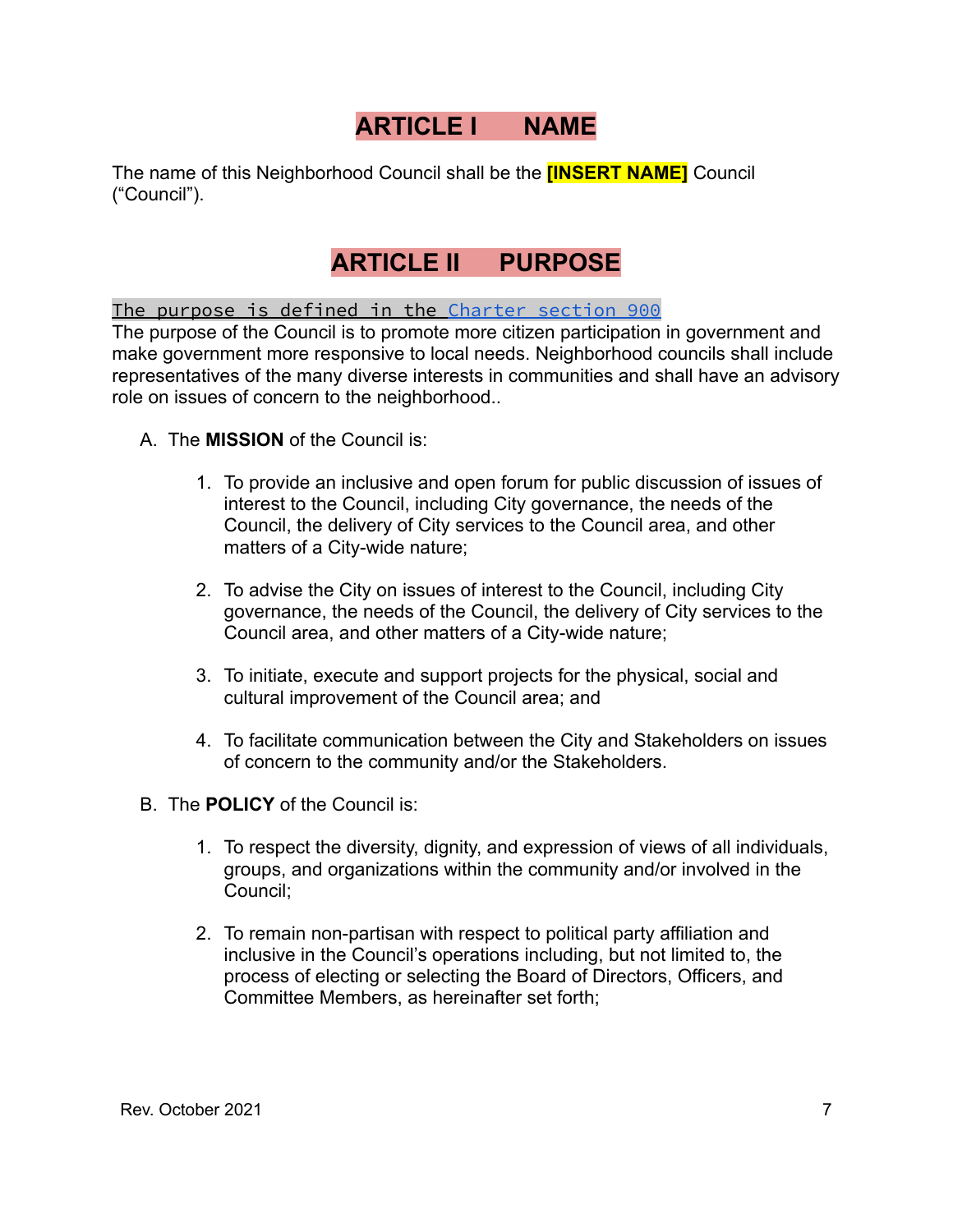- 3. To utilize the Early Notification System (ENS) to inform the Council and Stakeholders of matters involving the City and our community in a way that is tailored to provide opportunities for involvement in the decision-making process;
- 4. To encourage all Stakeholders to participate in activities of the Council;
- 5. To prohibit discrimination against any individual or group in our operations on the basis of race, religion, color, creed, national origin, ancestry, sex, sexual orientation, age, disability, marital status, income, homeowner/renter status, or political affiliation; and
- 6. To have fair, open, and transparent procedures for the conduct of all Council business.

# **ARTICLE III BOUNDARIES**

The Council covers a geographic area described below.

# **Section 1: Boundary Description**

The Council represents Stakeholders within the following geographic boundaries (see Attachment A):

- A. **NORTH** [INSERT DESCRIPTION];
- B. **EAST** [INSERT DESCRIPTION];
- C. **SOUTH** [INSERT DESCRIPTION];
- D. **WEST** [INSERT DESCRIPTION].

The boundaries of the Council are set forth in Attachment A - Map of **[INSERT NAME** OF NEIGHBORHOOD COUNCIL] Council.

## **Section 2: Internal Boundaries**

[INSERT DESCRIPTION IF APPLICABLE OR IF NONE, STATE "**Not Applicable.**"]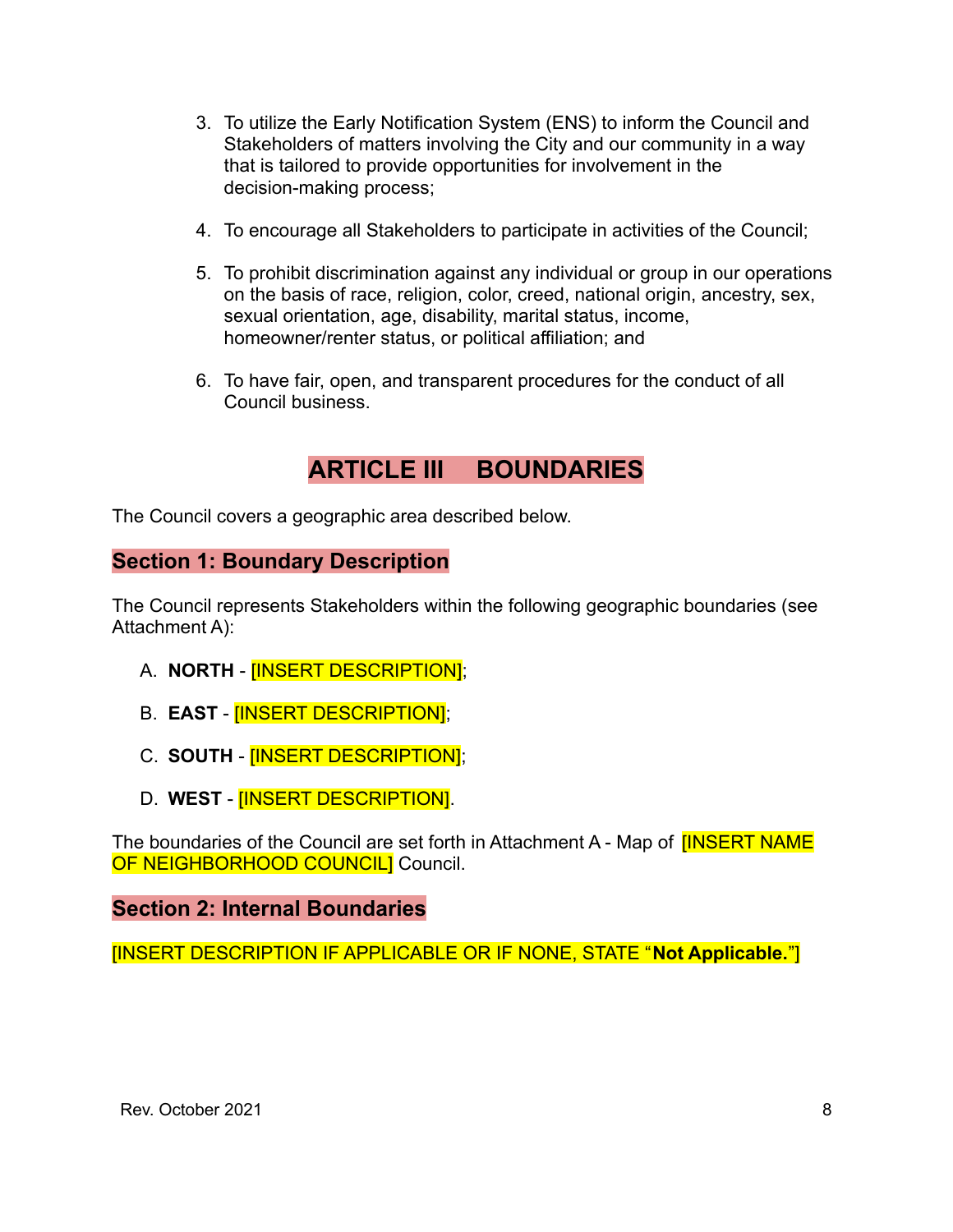# **ARTICLE IV STAKEHOLDER**

These definitions of Stakeholder and Community Interest Stakeholder are from the [Administrative](https://codelibrary.amlegal.com/codes/los_angeles/latest/laac/0-0-0-67344) Code Sec. 22.801.1. and cannot be changed

Review entire bylaws language and replace, where applicable

- Replace/Change "community based organization" to "Community Organization"
- Eliminate references to "Community Stakeholder" because of the potential confusion or Replace/Change "Community Stakeholder" to "Stakeholder" or "Community Interest Stakeholder depending upon what is meant. Note "Stakeholder" or "community stakeholder" definition: It's either someone who lives, works, owns real property OR qualifies as a "community interest stakeholder". (For example, applicable in instances with "At-Large" Board seat)

Neighborhood Council membership is open to all Stakeholders. A "Stakeholder" shall be defined as any individual who:

(1) Lives, works, or owns real property within the boundaries of the Neighborhood Council; or

(2) Is a Community Interest Stakeholder, defined as an individual who is a member of or participates in a Community Organization within the boundaries of the Neighborhood Council.

A "Community Organization" is an entity that has continuously maintained a physical street address within the boundaries of the neighborhood council for not less than one year, and that performs ongoing and verifiable activities and operations that confer some benefit on the community within the boundaries of the neighborhood council. A for-profit entity shall not qualify as a Community Organization. Examples of Community Organizations may include Chambers of Commerce, houses of worship or other faith-based organizations, educational institutions, or non-profit organizations.

[The definition of "Stakeholder," "Community Interest Stakeholder," and their related terms are defined by City Ordinance and cannot be changed without City Council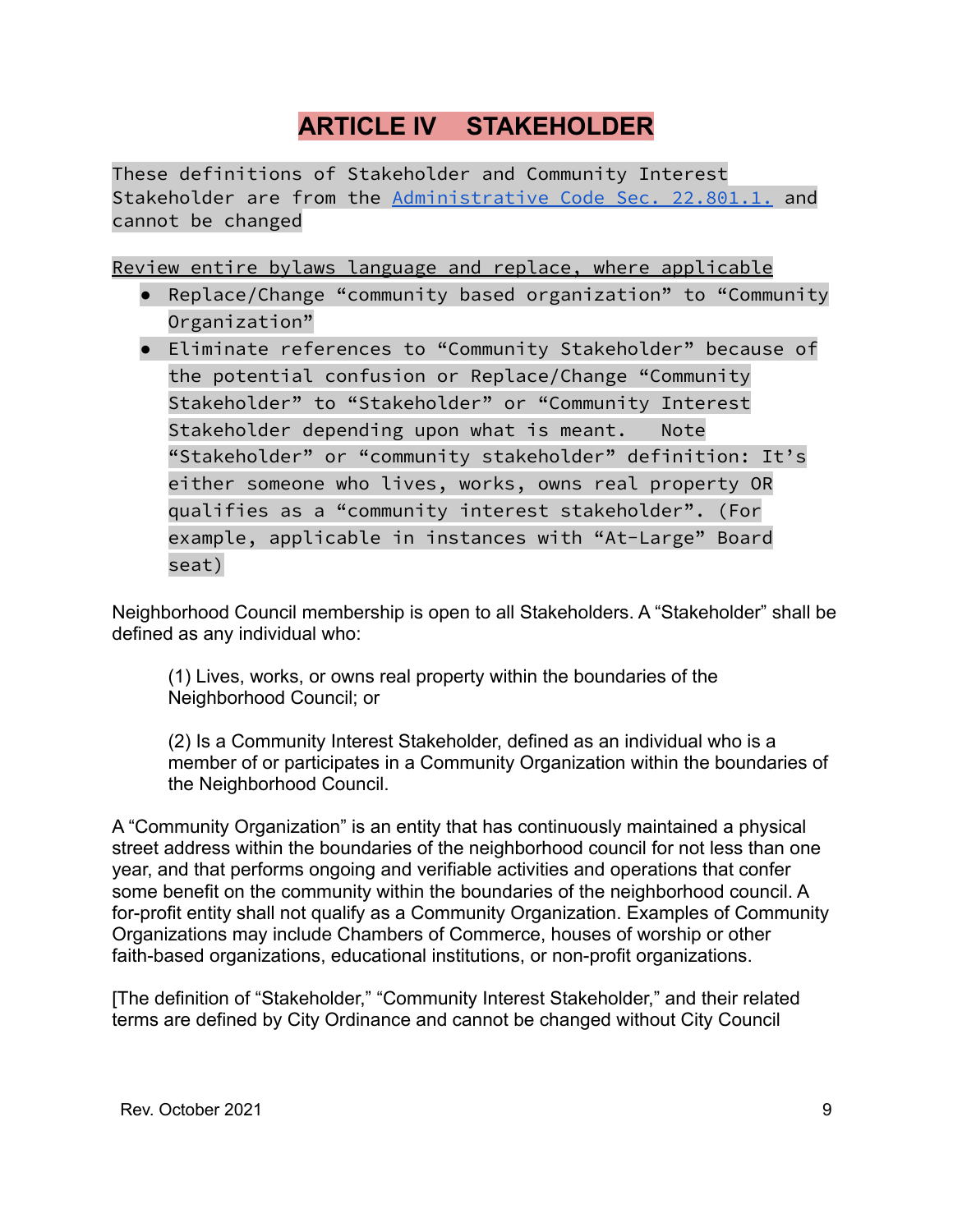action. See Los Angeles Charter Section 906(a)(2) and [Los Angeles Administrative](https://codelibrary.amlegal.com/codes/los_angeles/latest/laac/0-0-0-67344) [Code Section 22.801.1](https://codelibrary.amlegal.com/codes/los_angeles/latest/laac/0-0-0-67344)]

# **ARTICLE V GOVERNING BOARD**

The Board of Directors ("the Board") shall be the governing body of the Council.

# **Section 1: Composition**

The Board shall consist of **[INSERT NUMBER]** Stakeholders elected, selected, or appointed.

The composition of the Board shall be as follows:

# **[SAMPLE BOARD SEAT DESCRIPTIONS]**

- A. **Homeowner Stakeholder Board Members (#)** Open to Stakeholders eighteen (18) years of age or older who own a residence located within the Council boundaries.
- B. **Renter Stakeholder Board Members (#)** Open to Stakeholders eighteen (18) years of age or older who rent a residence located within the NC boundaries.
- C. **Business Stakeholder Board Members (#)** Open to Stakeholders eighteen (18) years of age or older who work at or own a business or business property within the NC boundaries.
- D. **Organizational Stakeholder Board Members (#)** Open to Stakeholders eighteen (18) years of age or older who participate in a religious institution, educational institution, non-profit organization, neighborhood association, school/parent group<sup>1</sup>, faith-based group, senior group, youth group, arts association, service organization, boys or girls club, cultural group, or environmental group within the Council boundaries.
- E. **Senior Stakeholder Board Member (#)** Open to Stakeholders sixty-five (65) years of age or older.
- F. **Youth Board Member (#)** Open to Stakeholders between the ages of fourteen (14) years or older and no more than seventeen (17) years of age, at the time of election or selection.

 $1$  Per the office of the city clerk, at the date of issuance of this template, Parents of University students are not eligible as stakeholders. Nevertheless, Parents of students in K-12 class are eligible.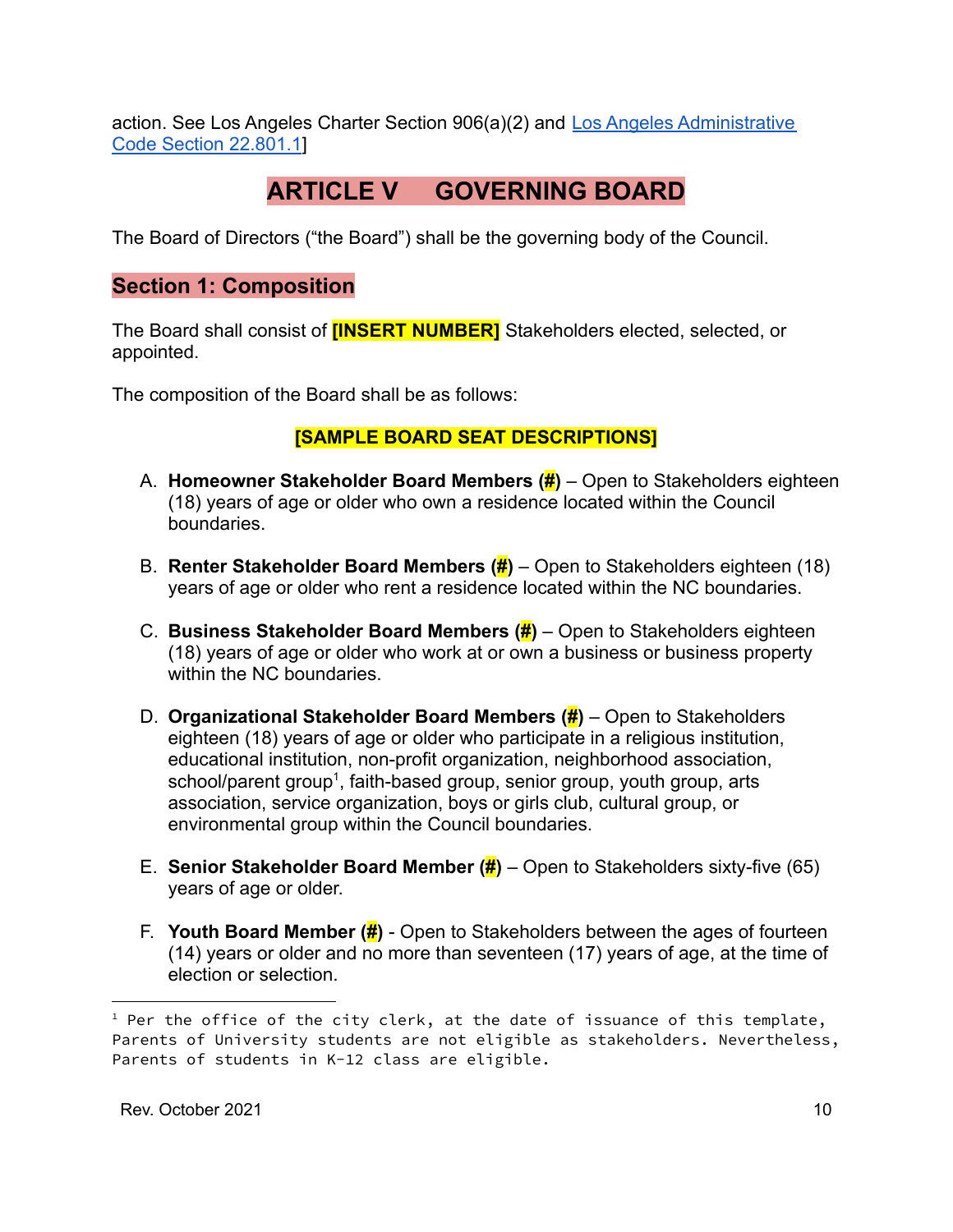G. **At-Large Stakeholder Board Members (#)** – Open to Stakeholders at least eighteen (18) years of age.

Per the Administrative Code section  $22.810.1$  [\(b\)\(2\)\(C\)\(iii\)\(1\)](https://codelibrary.amlegal.com/codes/los_angeles/latest/laac/0-0-0-62587): No single Stakeholder group shall hold a majority of Board seats unless extenuating circumstances exist and are approved by the Department of Neighborhood Empowerment ("Department").

The Department recommends adding the following language: **[Option 1]** When a Board Member ceases to maintain their Stakeholder status pursuant to these Bylaws, their position shall be deemed vacant.

#### or

**[Option 2]** Any member of the Board who ceases to be a Stakeholder is required to submit his or her resignation to the Board. However, Board Members who remain stakeholders but whose stakeholder category has shifted may serve out the remainder of their term in the seat to which they were elected or selected

The Department recommends adding the following language: If the Stakeholder status of a Board Member is in question, then the Department will verify status using the Department's procedure, at the request of the Board.

## **Section 2: Quorum**

The quorum shall be **[INSERT NUMBER]** members of the Board. Board and Committees shall have a fixed quorum number. Floating quorum is not allowed.

# **Section 3: Official Actions**

Unless specified otherwise in these Bylaws, official action is taken at a meeting at which a quorum is met by a simple majority vote by the Board Members **[SELECT ONE: "present" OR "present and voting" OR " the total Board" ]**.**[SELECT ONE: "Abstentions are treated as a non-vote [recommended by department]." OR "Abstentions are treated as a "Yes" vote." OR "Abstentions are treated as a "No" vote."**

Here are some explanations on how to understand the different options:

*Scenario 1:*

*Present & Abstentions are treated as a non-vote: Need a simple majority of Yes of present (Abstentions acts as a No vote)*

Rev. October 2021 **11**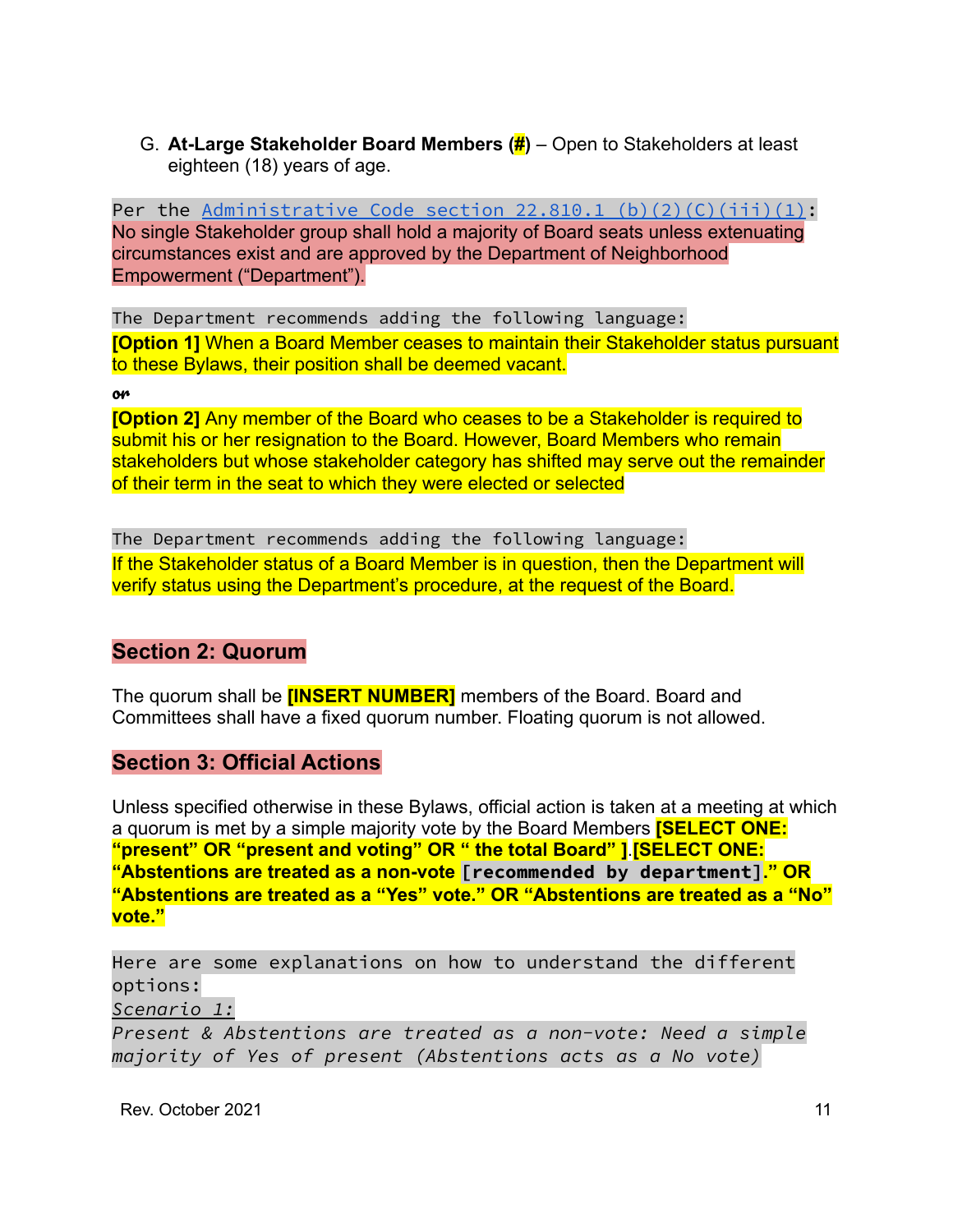*Scenario 2:*

*Present & Abstentions are treated as a "Yes" vote: Need of simple majority of present of Yes and Abstentions to pass. Scenario 3: Present & Abstentions are treated as a "No" vote: Need of simple majority of present of Yes to pass. Scenario 4: Present and Voting & Abstentions are treated as a non-vote: Need a simple majority of Yes among members who voted Yes or No (Abstentions acts as a No vote) Scenario 5: Present and voting & Abstentions are treated as a "Yes" vote: Need of simple majority of voting members of Yes and Abs to pass. Scenario 6: Present and Voting & Abstentions are treated as a "No" vote: Need of simple majority of voting members of Yes to pass. Scenario 7: Total board & Abstentions are treated as a non-vote: Need a simple majority of Yes of total board seats (Abstentions acts as a No vote) Scenario 8: Total board & Abstentions are treated as a "Yes" vote: Need of simple majority of total board seats of Yes and Abs to pass. Scenario 9: Total board & Abstentions are treated as a "No" vote: Need of simple majority of total board seats of Yes to pass.*

Department's Recommendation:

Scenario 4: Present and Voting & Not including Abstentions. An abstention is treated as a non-vote.

## **Section 4: Terms and Term Limits**

Board Members shall serve a: **[SELECT ONE "two (2)" OR "four (4)" OR "\*four (4) year staggered term"]** commencing after being seated. There are: **[SELECT ONE: "no term limits" OR "Beginning in (INSERT YEAR, e.g., 2019)"]**, Board Members may only serve **[INSERT NUMBER]** consecutive years on the Council Board.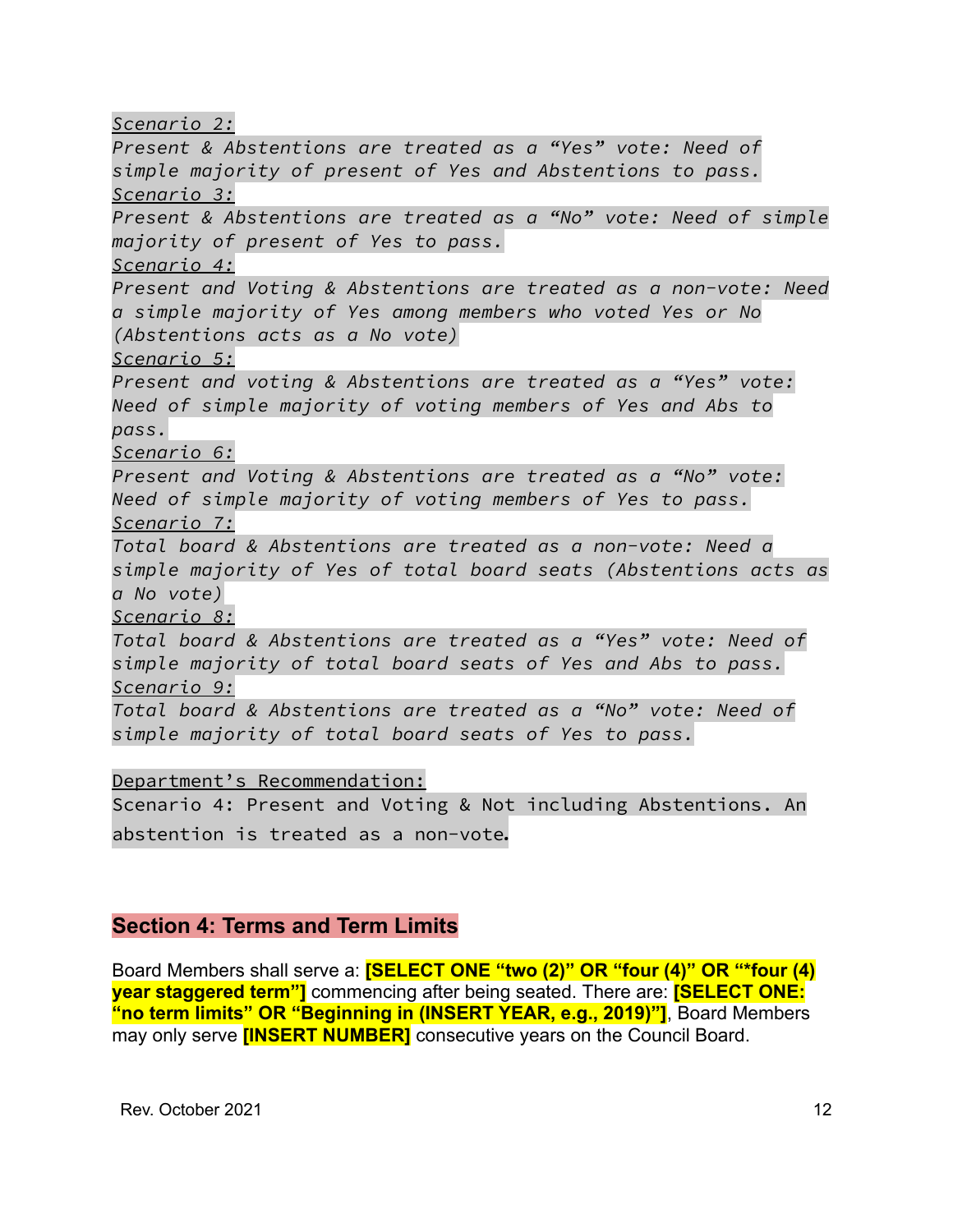#### **[\*Description of Staggered Terms.]**

Department's Recommended language when *establishing* staggered seating for the first time: The following Board seats will initially serve two (2) year terms in **[INSERT YEAR, e.g., 2023]** and then be elected to four (4) year terms in **[INSERT YEAR, e.g., 2025]**:

Area 1 Stakeholder Board Member Area 3 Stakeholder Board Member Renter Stakeholder Board Member Community Organization Stakeholder Board Member At-Large Stakeholder Board Member seats 1 and 2

The following Board seats will be elected to four (4) year terms in **[INSERT YEAR, e.g., 2023]**:

Area 2 Stakeholder Board Member Area 4 Stakeholder Board Member Business Stakeholder Board Member Youth Board Member At-Large Stakeholder Board Member seat 3

Department's Recommended language for staggered seating: The following Board seats shall be elected to serve a four (4) year term in **[INSERT YEARS, e.g., 2023]** and elected every four (4) years thereafter:

Area 1 Stakeholder Board Member Area 3 Stakeholder Board Member Renter Stakeholder Board Member Community Organization Stakeholder Board Member At-Large Stakeholder Board Member seats 1 and 2

The following Board seats shall be elected to serve a four (4) year term in **[INSERT YEARS, e.g., 2025]** and elected every four (4) years thereafter:

Area 2 Stakeholder Board Member Area 4 Stakeholder Board Member Business Stakeholder Board Member Youth Board Member At-Large Stakeholder Board Member seats 3 and 4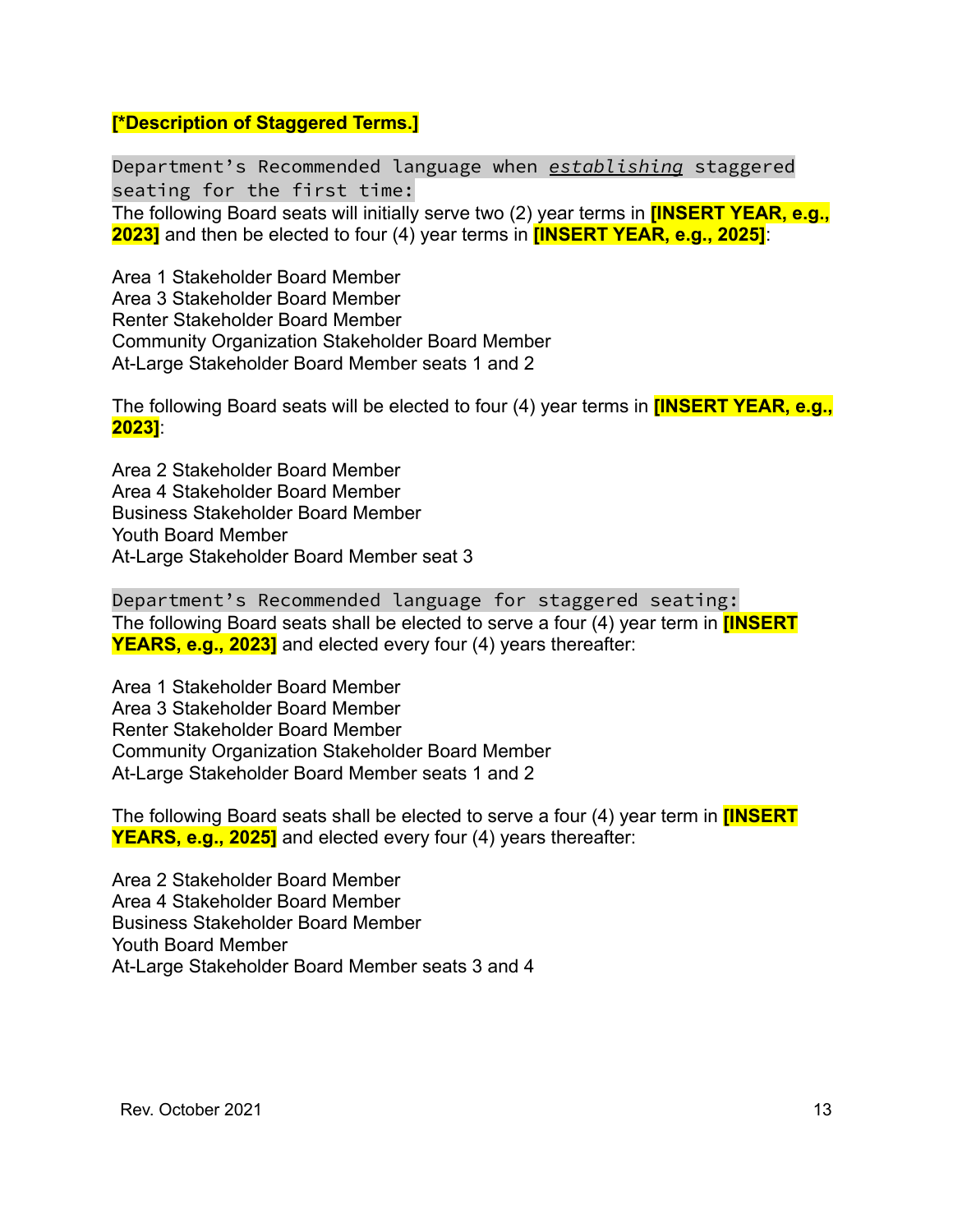# **Section 5: Duties and Powers**

The primary duties of the Board shall be to govern the Council and to carry out its objectives. No individual member of the Board shall speak for the Board or otherwise publicly represent a Board position unless authorized to do so by official action of the Board. The Board may, by official action, delegate to any individual the authority to present before any City body a standing Council position previously adopted by the Board or a statement that the Council has had insufficient time to develop a position or recommendation on a matter before that body. Such authority may be revoked at any time by the Board.

## **Section 6: Vacancies**

If a Board seat becomes vacant, the Board may choose to verify Stakeholder status of an individual filling the vacant seat or may choose to request the Department do so following its internal procedure(s).

Vacancies on the Board shall be filled using the following procedure:

## **[SELECT ONE]**

#### **[Option 1] Board Fills Vacancies**

- A. Any Stakeholder interested in filling a vacancy on the Board shall submit a written application to the Board.
- B. The Board shall cause the matter to be placed on the agenda for the next **[Option:** regular**]** meeting of the Board.
- C. The Board shall vote on the application at the meeting. If multiple applications for one seat have been submitted, the candidate with the most votes wins.
- D. The candidate who wins shall fill the remaining term of the Board seat unless an election or selection occurs sooner.
- E. In no event shall a vacant seat be filled where a election is scheduled to occur within sixty (60) days of the date that a written application is presented to the Board.

#### **OR**

#### **[OPTION 2] President Fills Vacancies with Board Approval**

A vacancy on the Board shall be filled by a Stakeholder who satisfies the eligibility requirements for holding the vacated Board seat. The President shall have the

Rev. October 2021 **14**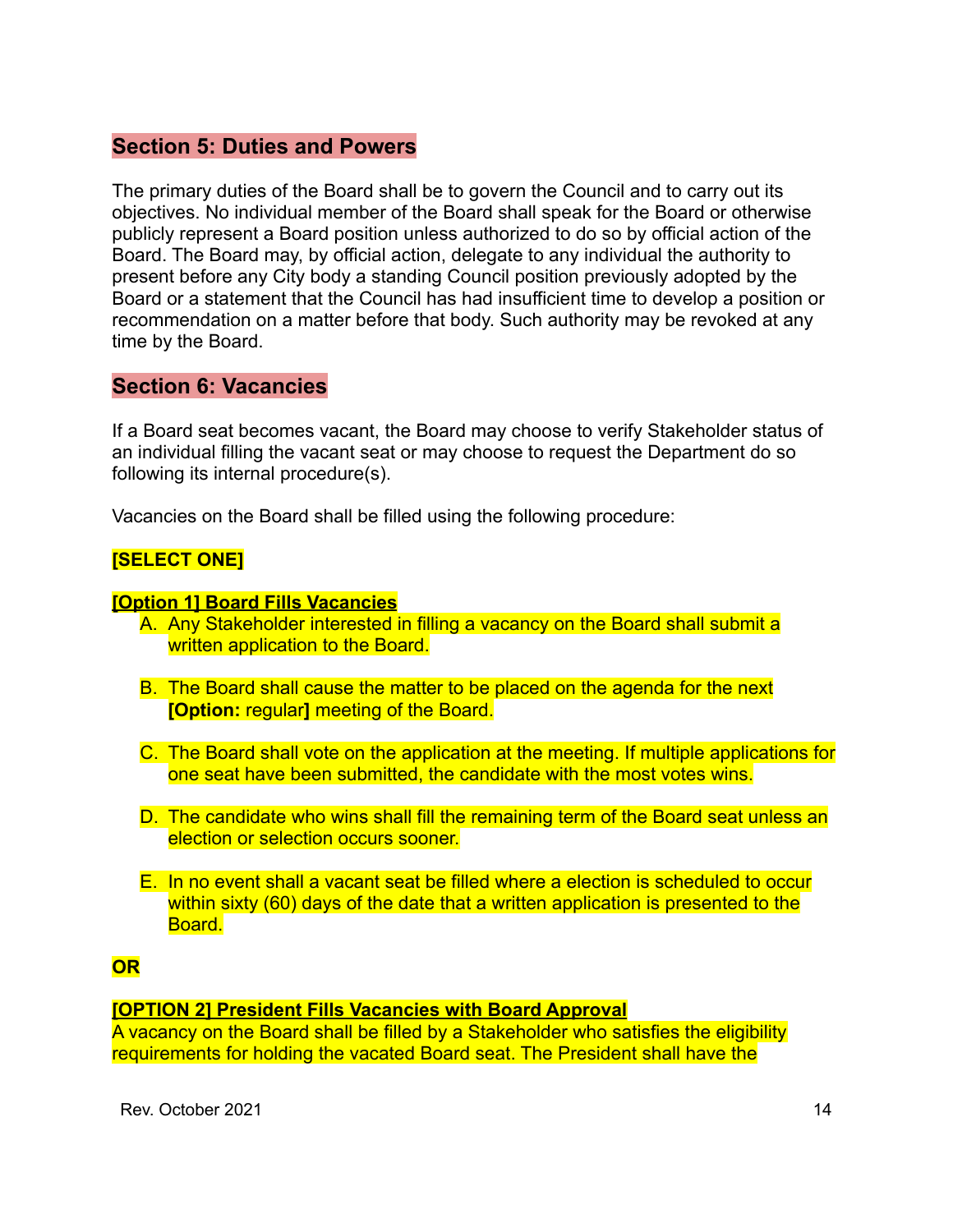discretion to appoint a Stakeholder to fill the vacancy from any applicants or among any other qualified Stakeholders at any time, subject to the ratification by the Board by **[OPTION: the voting method required for official action OR** *Define another method of action such as majority vote of the Board or ⅔...***]**The appointed applicant's term shall be limited to the term for the vacated seat.

## **Section 7: Absences**

In this section, the Department recommends against language permitting "excused" absences. If you decide to allow excused absences, we invite you to provide a definition of an excused absence and how such excused absences are requested, received, and memorialized. We recommend using strict objective criteria to define excused absences. It must be applied fairly and uniformly.

Any Board Member who misses **[INSERT NUMBER]** regularly scheduled consecutive Neighborhood Council **[Option: Regular]** Board Meetings or, optionally, **[INSERT NUMBER]** total **[Option: Regular]** Governing Board Meetings during any twelve (12) month **[Select One: Fiscal Year or Calendar or Anniversary or Rolling]** period will be automatically removed from the Board. Each Council Board Member absence shall be recorded in the Council's Meeting Minutes or other manner of Council record keeping, and that, upon missing the required number of Board Meetings for removal, **[SELECT ONE:** "the Council Presiding Officer shall notify the Board Member and provide notice to that Board Member that their seat has been declared vacant." **OR** "the Council Presiding Officer shall notify the Board Member of the absences and place on the agenda the removal of the Board Member at a regular or special Board meeting whereupon the Board shall determine the validity of the absences before taking action to remove the Board Member."**]** Any meeting of the Neighborhood Council Board, scheduled and noticed as per the Brown Act, shall constitute a meeting for the purpose of determining Board Member attendance.

The removal of a board member requires a board action and cannot be automatic. Make sure to note in the minutes the number and dates of meetings from which the board member was absent.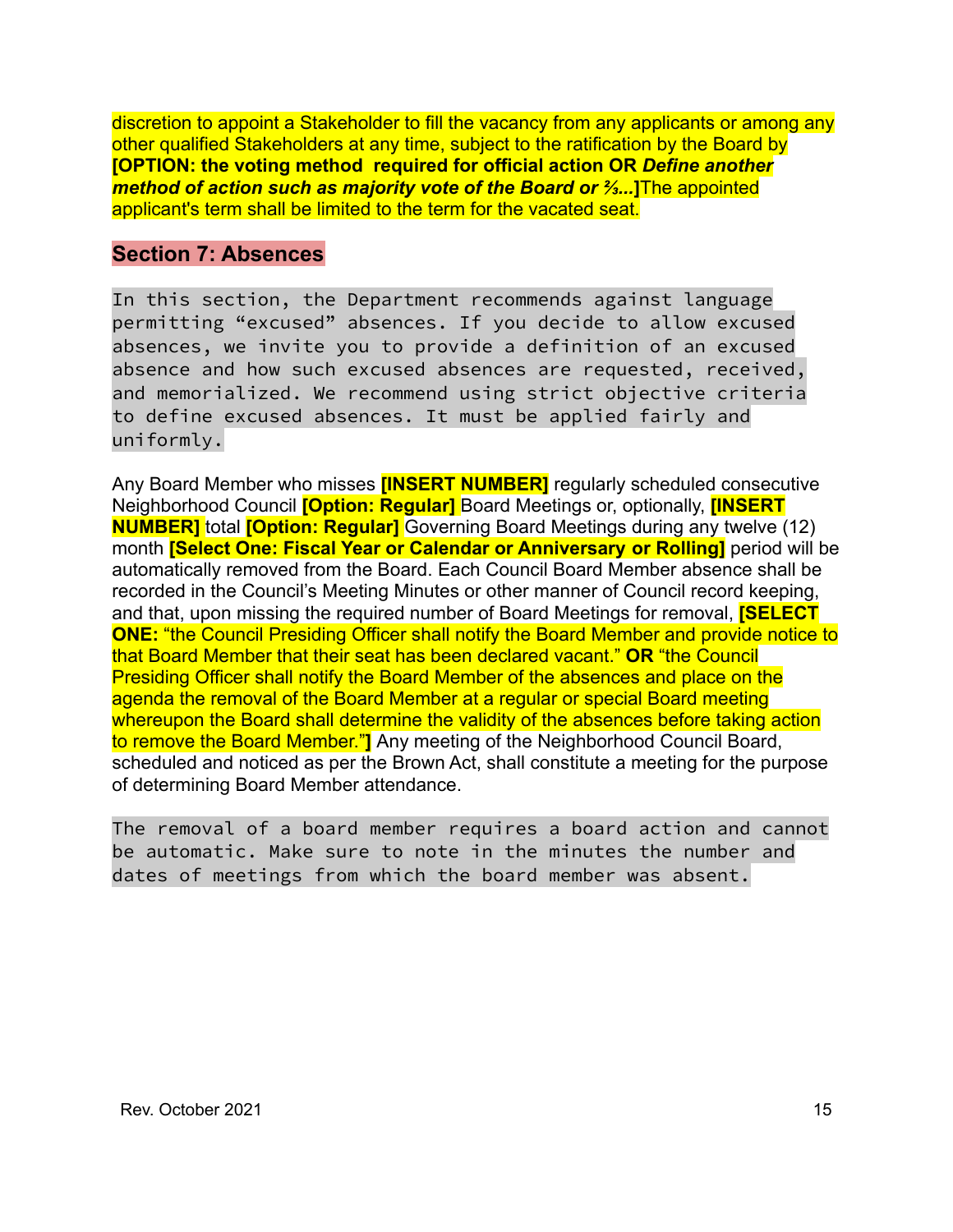# **Section 8: Censure**

This section **cannot** be changed since this is direct language from the Board of Neighborhood Commissioners (BONC) Resolution on a **Uniform Policy for Board Member [Censure](https://empowerla.org/wp-content/uploads/2020/04/NC-Board-Member-Censure-Policy-2020-03-03.pdf) - Policy 2020-03 (Eff. [03-03-2020\)](https://empowerla.org/wp-content/uploads/2020/04/NC-Board-Member-Censure-Policy-2020-03-03.pdf)**.

The purpose of the censure process is to place a Board Member on notice of misconduct and to provide the Board Member with an opportunity to correct the misconduct. The Neighborhood Council may censure any Board Member at a regular or special meeting open to the public following a good-faith determination by the Board that the member has engaged in conduct that is contrary to rules and regulations applicable to the Board or that impedes the orderly business of Board operations. Grounds for censure include, but are not limited to, persistent disruptive conduct at meetings, violations or abuses of the Board's bylaws or rules, violations of the Code of Conduct, acting on behalf of the Board without authorization, and misuse or abuse of the censure or removal process by acting in bad faith.

The Board shall use the following procedure when censuring a Board Member:

1. A motion to censure a Board Member may be initiated by any three (3) Board Members. Those Board Members shall not constitute a majority of the quorum of any Neighborhood Council body, such as a committee. The motion shall be delivered to any officer of the Board or a specific officer or member of the Board as may be specified in the bylaws or standing rules of the Neighborhood Council. The motion shall be in writing and provide the specific facts and grounds for the proposed censure including the date(s) and specific conduct relied upon for the motion. The motion shall not be based upon conclusions, e.g., "for alleged violations of the Code of Conduct" but shall contain factual statements that describe conduct only and is not intended to embarrass or humiliate the board member.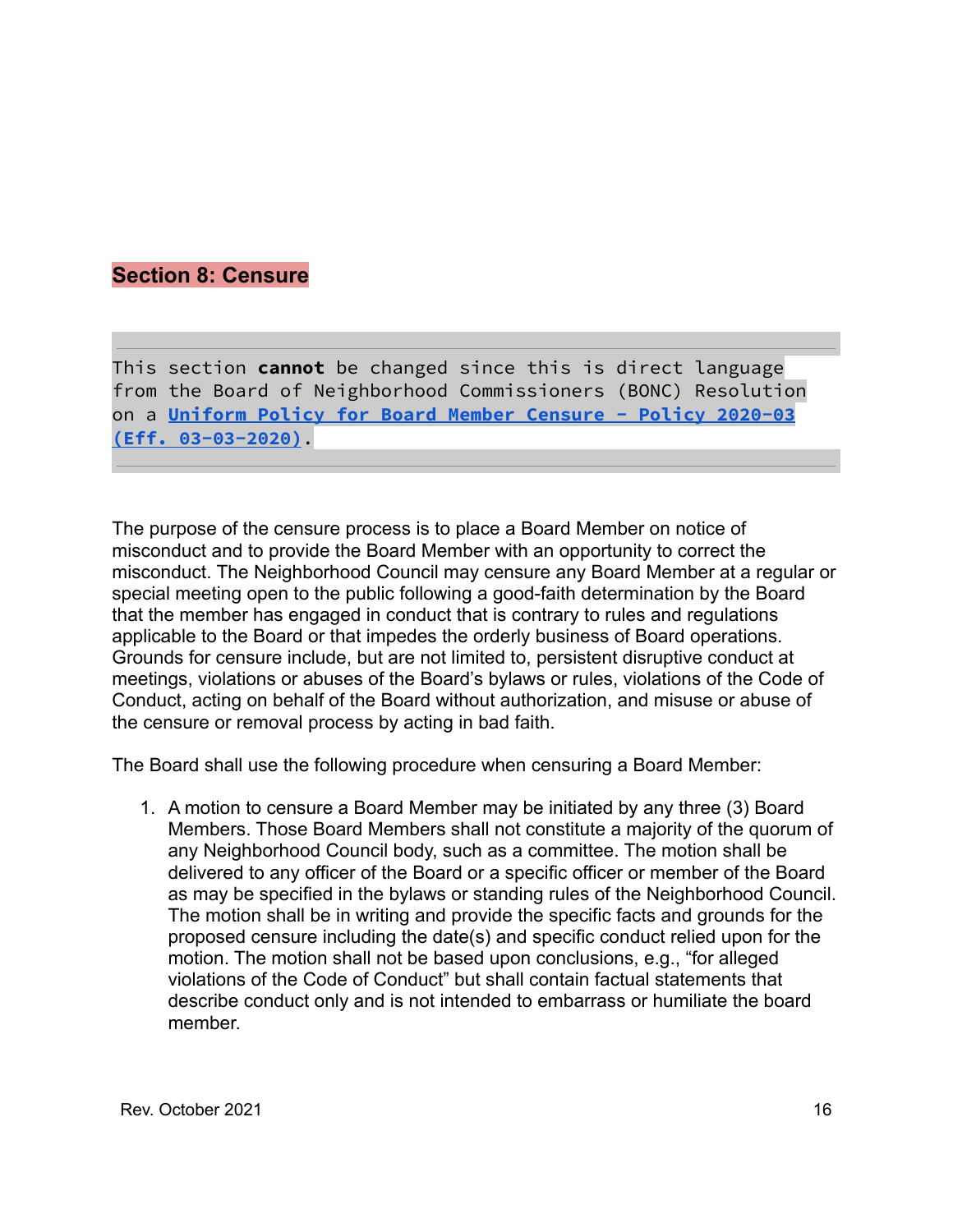- 2. The Board Member, group of Board Members or committee responsible for setting the final Board agenda shall include the motion on the agenda of the next regular or special Board meeting scheduled at least thirty (30) days following the delivery of the proposed censure motion.
- 3. The Board Member subject to censure shall be given a minimum of thirty (30) days prior-written notice, which may include email sent to the last email address on file with the Neighborhood Council, of any meeting at which the motion to censure will be considered. The notice shall provide the specific facts and grounds for the proposed censure as specified in 1 above. The Board shall also provide a copy of the notice to the Department of Neighborhood Empowerment a minimum of thirty (30) days prior to the meeting at which the motion to censure will be considered.
- 4. The Board Member subject to censure shall be given a reasonable opportunity to be heard at the meeting, either orally or in writing, prior to the Board's vote on a motion of censure.
- 5. The Board shall decide by a majority vote of those present and voting whether or not the Board Member should be censured. The Board Member who is the subject of the censure motion shall not be counted as part of the majority present and voting and shall not be allowed to vote. For the purpose of censure motions, abstentions shall not be counted as votes.
- 6. In no event shall a motion to censure a Board Member be heard by the Neighborhood Council within sixty (60) days of the next scheduled Board election or selection.

# **Section 9: Removal**

This section **cannot** be changed since this is direct language from the Board of Neighborhood Commissioners (BONC) Resolution on a **Uniform Policy for Board Member [Censure](https://empowerla.org/wp-content/uploads/2020/04/NC-Board-Member-Censure-Policy-2020-03-03.pdf) - Policy 2020-03 (Eff. [03-03-2020\)](https://empowerla.org/wp-content/uploads/2020/04/NC-Board-Member-Censure-Policy-2020-03-03.pdf)**.

Any Board Member may be removed by the Neighborhood Council for cause, following a good faith determination by the Board that the member has engaged in conduct that is contrary to rules and regulations applicable to the Board or that impedes the orderly business of Board operations. A Board Member shall not be subject to removal under this Policy, unless the member has been censured at least once pursuant to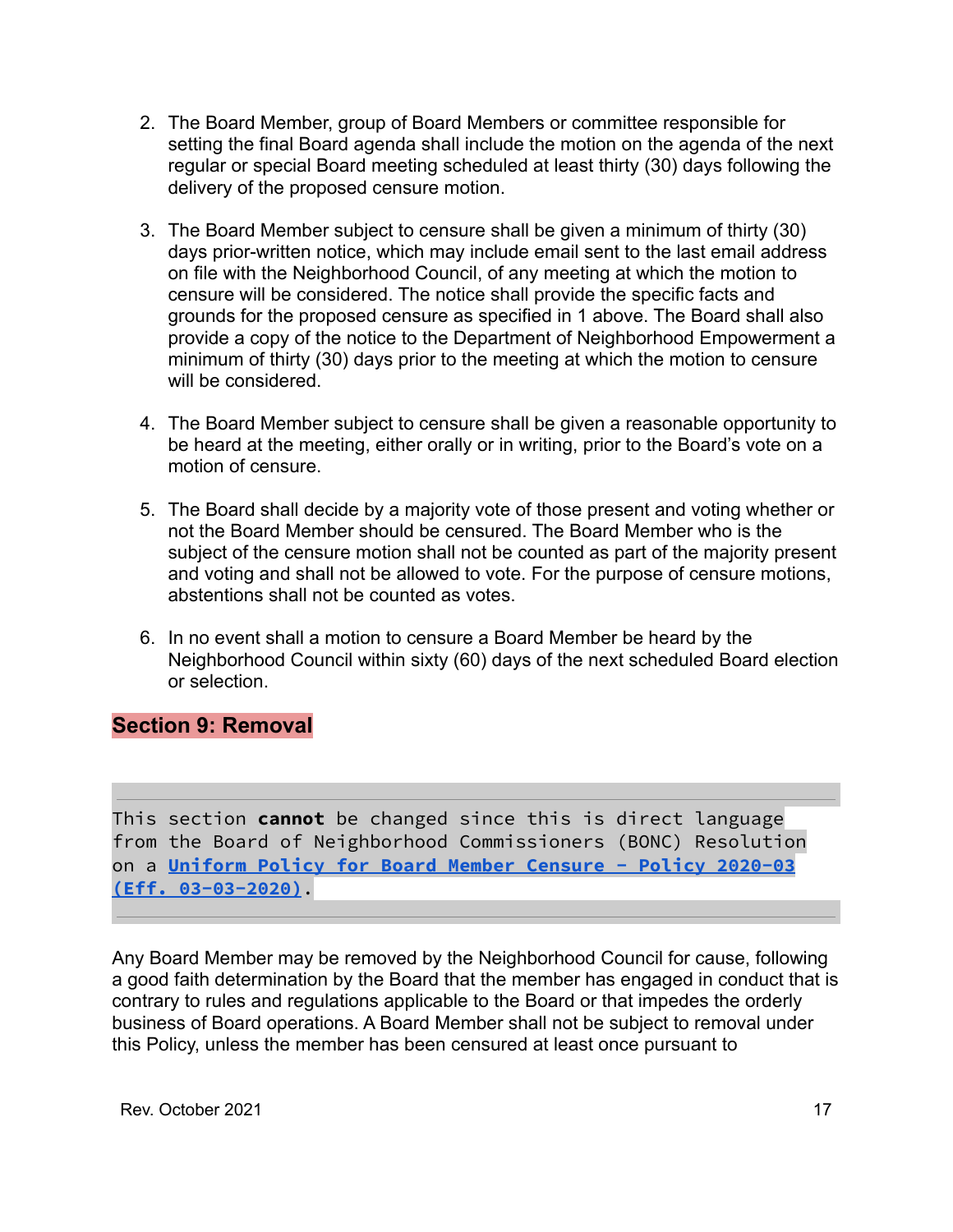theCommission Censure Policy. Grounds for removal include, but are not limited to, persistent disruptive conduct at meetings, violations or abuses of the Board's bylaws or standing rules, violations of the Code of Conduct, acting on behalf of the Board without authorization, and misuse or abuse of the censure or removal processes by acting in bad faith.

The Board shall use the following procedure when removing a Board Member:

- 1. A motion to remove a Board Member may be initiated by any three (3) Board Members. Those Board Members shall not constitute a majority of the quorum of any Neighborhood Council body, such as a committee. The proposed motion shall be delivered to any officer of the Board or a specific officer or member of the Board as may be specified in the bylaws or standing rules of the Neighborhood Council. The motion shall be in writing and provide the specific facts and grounds for the proposed removal action including the date(s) and specific conduct relied upon for the motion. The motion shall not be based upon conclusions, e.g., "for alleged violations of the Code of Conduct" but shall contain factual statements that describes conduct only and is not intended to embarrass or humiliate the Board Member. The motion to remove shall also include a copy of the prior censure motion and the date it was passed.
- 2. The Board Member, group of Board Members or committee responsible for setting the final Board agenda shall list and briefly describe the motion on the agenda of the next regular or special Board meeting scheduled at least thirty(30) days following the delivery of the proposed removal motion.
- 3. The Board Member subject to removal shall be given a minimum of thirty (30) days prior written notice, which may include email sent to the last email address on file with the Neighborhood Council, of any meeting at which a motion to remove will be heard. The notice shall provide the specific facts and grounds for the proposed removal as specified in 1 above. The Board shall also provide a copy of the notice to the Department of Neighborhood Empowerment a minimum of thirty (30) days prior to any meeting at which a motion to remove will be considered.
- 4. The Board Member subject to removal shall be given reasonable time to be heard at the meeting, either orally or in writing, prior to the Board's vote on a motion for removal.
- 5. The Board shall decide whether or not the Board member should be removed by an affirmative vote of two-thirds (2/3) of the currently sitting Board Members. The Board Member who is the subject of the removal motion shall not be allowed to vote and shall not be counted when determining the two-thirds (2/3) majority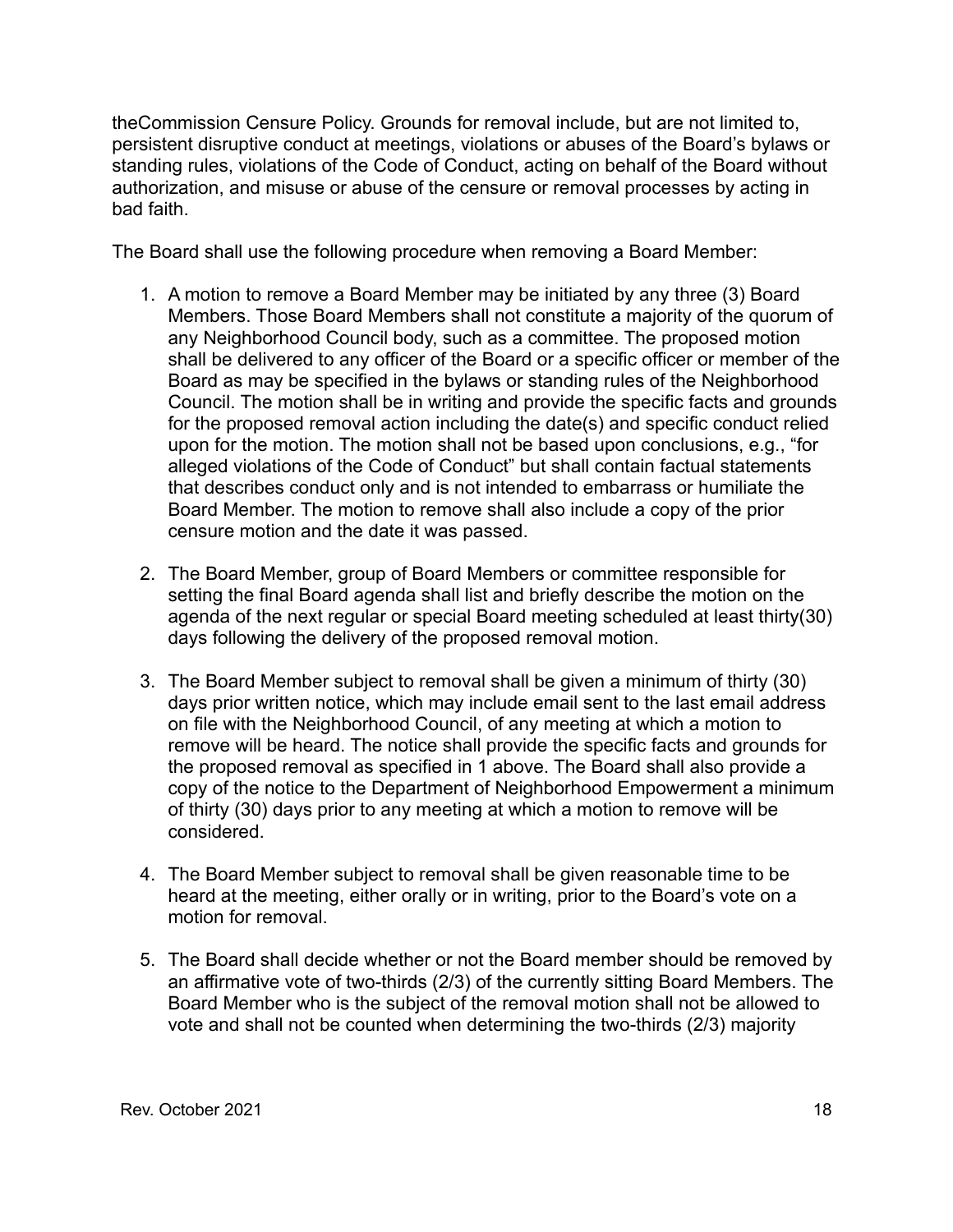vote. For the purpose of the removal motion, abstentions shall not be counted as votes.

- 6. In no event shall a motion to remove a Board Member be heard by the Neighborhood Council within sixty (60) days of the next election or selection.
- 7. The Commission may review a Neighborhood Council's removal decision if requested to do so by the affected Board Member. Once the request is made for the Commission to review the decision to remove, the Neighborhood Council voting to remove the board member may not fill the vacancy created by the removal until the Commission has made a decision on whether the removal was proper or the Commission declines to review the matter. The Commission's decision whether to hear or decline to hear the removal review request shall be sent in writing to the requestor and the Neighborhood Council within 30 days after the request for review is delivered.
- 8. A request for the Commission to review a Neighborhood Council's removal decision shall proceed as follows:
	- a. The request must in writing and must be delivered to the Executive Assistant of the Commission or, in the absence of an Executive Assistant, to the President of the Commission within thirty (30) days of the date of the action by the Neighborhood Council to remove the Board member.
	- b. The request must state the basis for the review. The request shall not cite or present any evidence not considered by the Neighborhood Council but must address only procedural deficiencies.
	- c. If the Commission determines the request for review raises sufficient questions regarding procedural deficiencies and agrees to hear the review, it will be placed on the agenda of a regular or special meeting of the Commission within sixty (60) days of receipt of the request for review.
	- d. At the review the Commission will determine if the facts as presented support the removal motion and if the procedures set out in this policy were correctly applied.
	- e. If the Commission determines that there were either factual or procedural deficiencies, the Commission may either reinstate the Board Member or return the matter to the Neighborhood Council for further consideration.
	- f. If the Commission returns the matter for further consideration and the Neighborhood Council does not act within sixty (60) days of the Commission's decision the Board Member will be considered reinstated.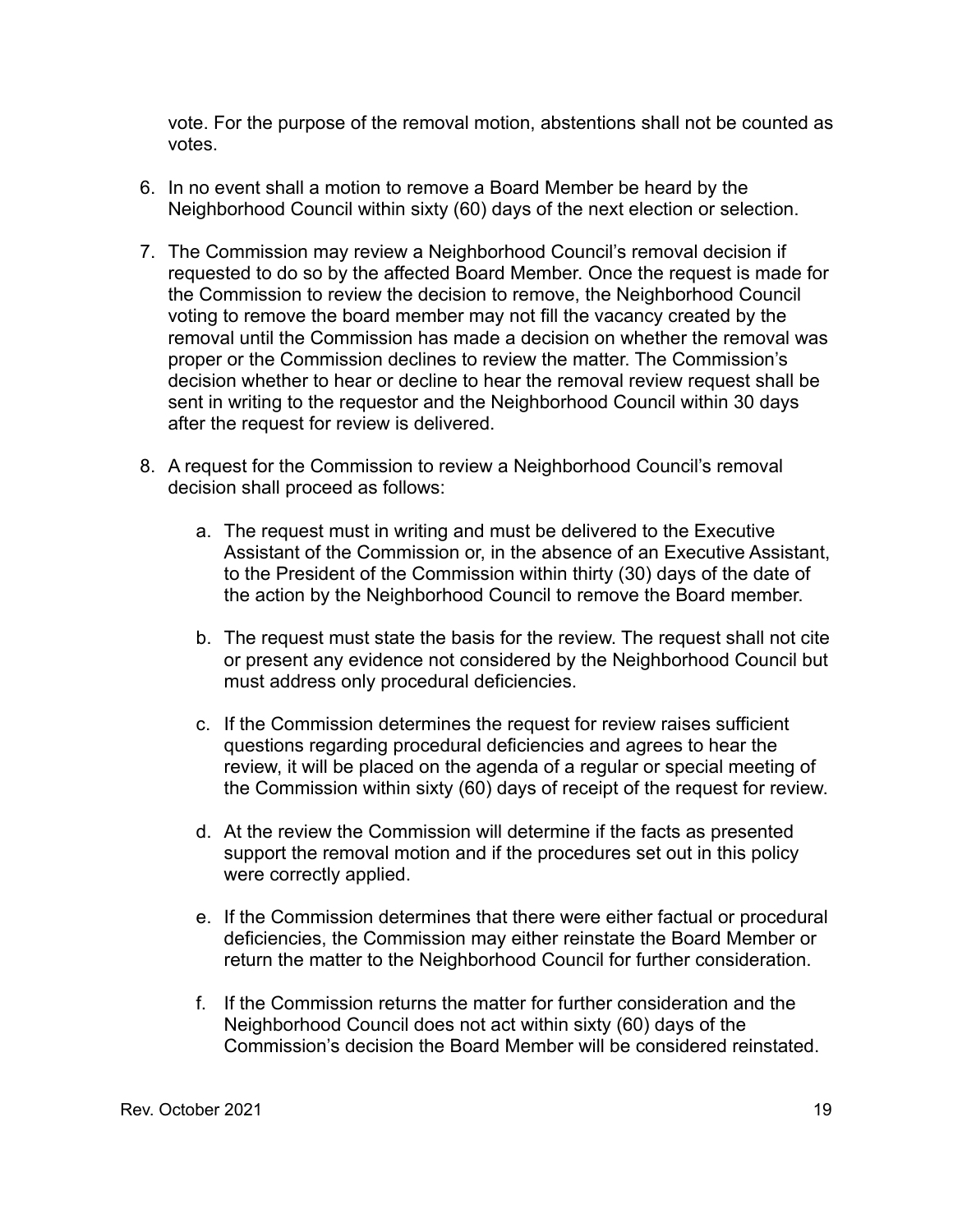- g. During the period of appeal the Board Member shall not be counted as part of the Board for any quorum and shall not participate in any Board actions.
- h. If the matter is returned to the Neighborhood Council for further consideration the Board Member shall not be counted as part of the Board for any quorum and shall not participate in any Board actions until the Board takes action as requested by the Commission or until the expiration of the sixty (60) day time period.
- 9. This policy is not intended to restrict or eliminate a Neighborhood Council's ability to remove or render ineligible to serve, Board Members who fail to attend meetings, join committees, maintain their stakeholder status, or perform other duties as may be described in the Neighborhood Council's bylaws and/or standing rules. Nor is it intended to limit a Neighborhood Councils ability to remove committee chairs or committee members according to the Neighborhood Council's bylaws and/or standing rules.

# **Section 10: Resignation**

Board Member resignation must be submitted in writing to an executive officer and should include the secretary. The position shall then be deemed vacant. Any member of the Board who ceases to be a Stakeholder is required to submit their resignation to an executive officer and should include the secretary. If the Stakeholder status of a Board Member is challenged, then the Department will contact the board member, verify the Stakeholder status using its procedure.

#### **Section 11: Community Outreach**

The Council shall direct that a system of outreach be instituted to inform Stakeholders as to the existence and activities of the Council, including its Board elections, to find future leaders of the Council, and to encourage all Stakeholders to seek leadership positions within the Council.

#### **[ADDITIONAL OUTREACH OPTIONS]**

❏ The Council shall have a standing Outreach Committee, which will report its activities and recommendations to the Board monthly at the Council meeting.

❏ The Council shall maintain a web site presence to disseminate information to Council Stakeholders and others interested in the Council.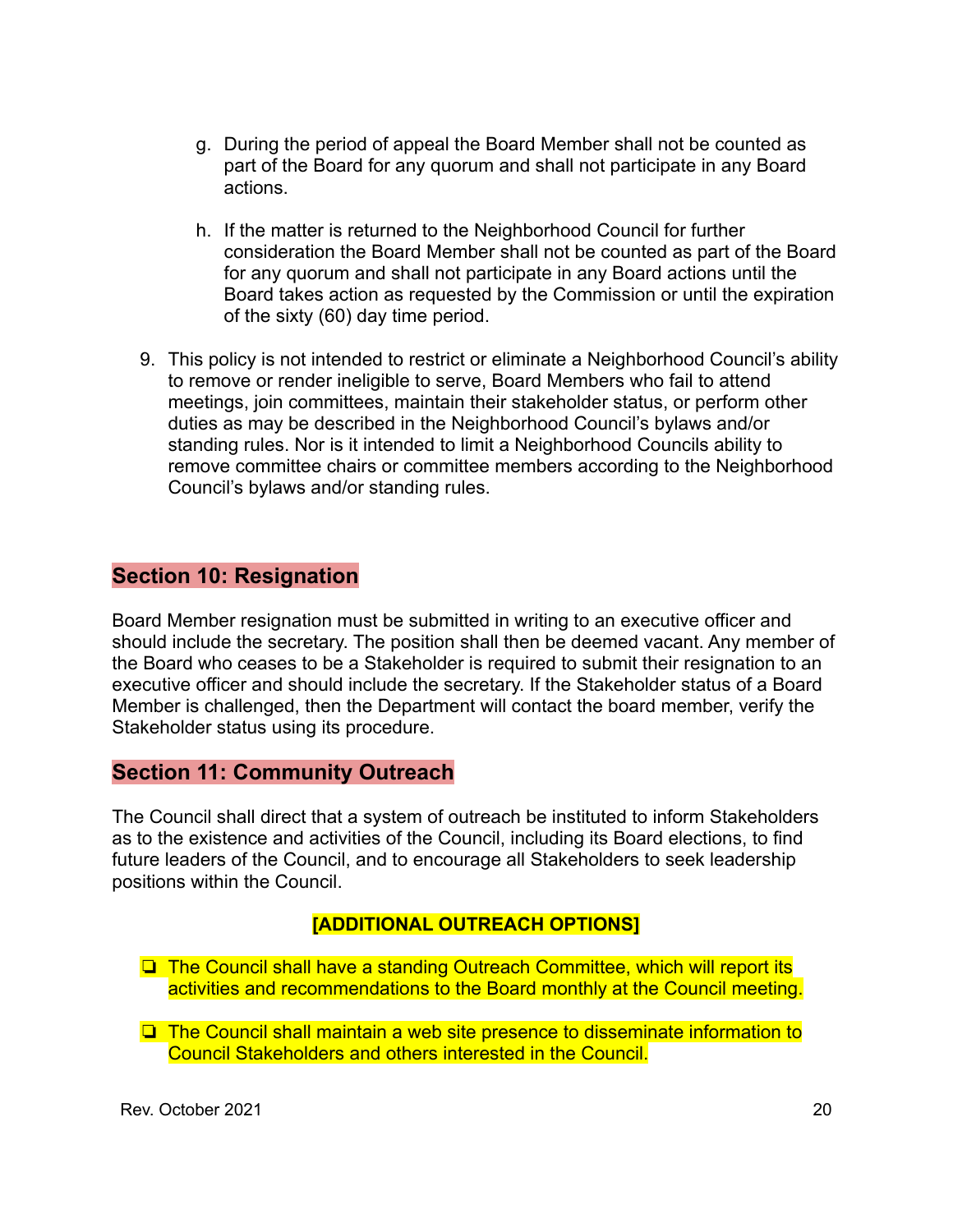- ❏ In addition, the Board shall create, or shall cause to be created, a marketing plan to solicit participation from Stakeholders. The plan may include, for example, the creation of flyers, postcards, pamphlets and other related materials. It may also include email blasts to various organizations including a regularly scheduled e-blast to local government officials and to the Chamber of Commerce, Neighborhood Watch, Home Owners' Association and other local organizations as determined by the Board.
- ❏ Outreach also should be undertaken at public events and shall be coordinated with other Neighborhood Councils when appropriate.

# **ARTICLE VI OFFICERS**

## **Section 1: Officers of the Board**

Warning: The executive committee cannot be composed of more than a majority of the quorum members. For example, if the Quorum is 9, the majority of quorum is 5, therefore the executive committee can have only 4 Board Members/officers. If there are more officers than the majority of the Quorum, we recommend listing the officers that are members of the Executive Committee.

The officers of the Board ("Officers") shall include the following positions which all together comprise the Executive Committee: President, Vice President, Secretary, and **Treasurer.** 

## **Section 2: Duties and Powers**

The duties of the Officers are as follows and also include such additional duties as may be adopted by official action of the Board:

- A. The President shall act as the chief executive of the Council and shall preside at all Council meetings.
- B. The Vice President shall serve in place of the President if the President is unable to serve.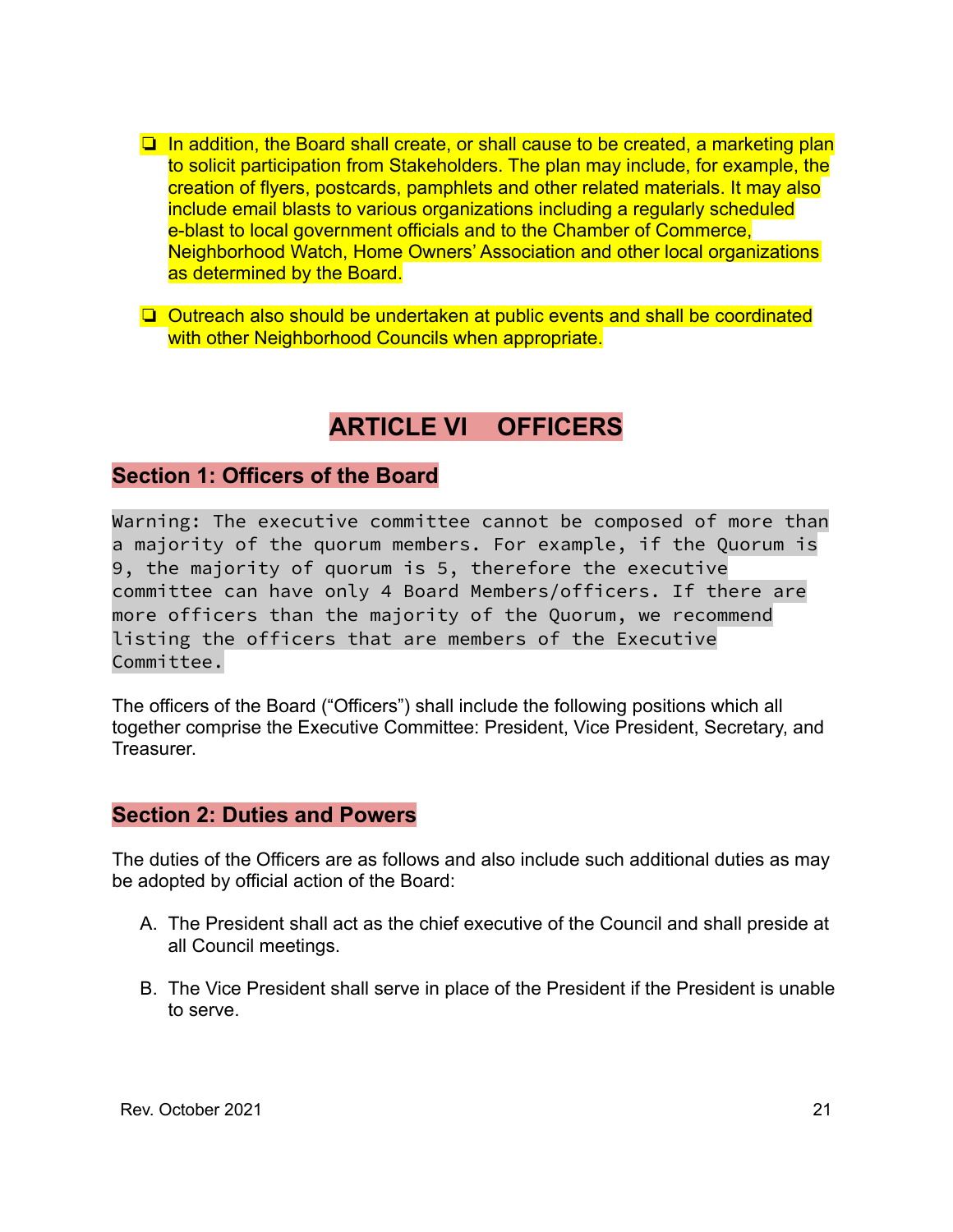- C. The Secretary shall keep minutes of all Board meetings in accordance with *BONC Policy*. An Alternate Secretary may be appointed by the Board to serve in the absence of the Secretary, as needed. Unless the person serving as Alternate Secretary is already a Board member, he or she shall not have any of the rights of a Board Member, including the right to vote on matters before the Council.
- D. The Treasurer shall perform duties in accordance with City policies and procedures.

# **Section 3: Selection of Officers**

## **[SELECT ONE]**

❏ Officer positions shall be filled **[CHOOSE ONE:** "annually" **OR** "every [INSERT NUMBER]"**]** years at the first official Board meeting following their election or selection in Board election years, and at the subsequent **[INSERT NUMBER]** year anniversary mark of the Officers' election in Board non-election years. They serve at the pleasure of the Board.

## **OR**

❏ Officer positions are elected during the elections of the Council.

Optional, here are examples of Officer Removal Language]: Officers appointed by a vote of the Board can be removed from their Officer position the same way they were appointed.

## **OR**

A petition to remove a member from their position as an Officer must be made by a Board member in writing 14 days prior to a **[OPTION:** regular**]** meeting and delivered to the Chair, Secretary, and the Department representative. If such a petition is timely delivered, the item shall be placed on the agenda of the next regular or special Board meeting.

Officer positions may be revoked by two thirds (2/3) vote of Board members present and voting at a regular or special Board meeting. If the Officer is removed, the Officer position shall be filled at the next **[OPTION:** regular**]** Board meeting.

## **OR**

Any Board Member who desires to remove an Officer shall present it to the Board and it shall be placed on the agenda at two consecutive **[OPTION:** regular**]**Board meetings. Removal shall take place only upon two consecutive full council meetings, both which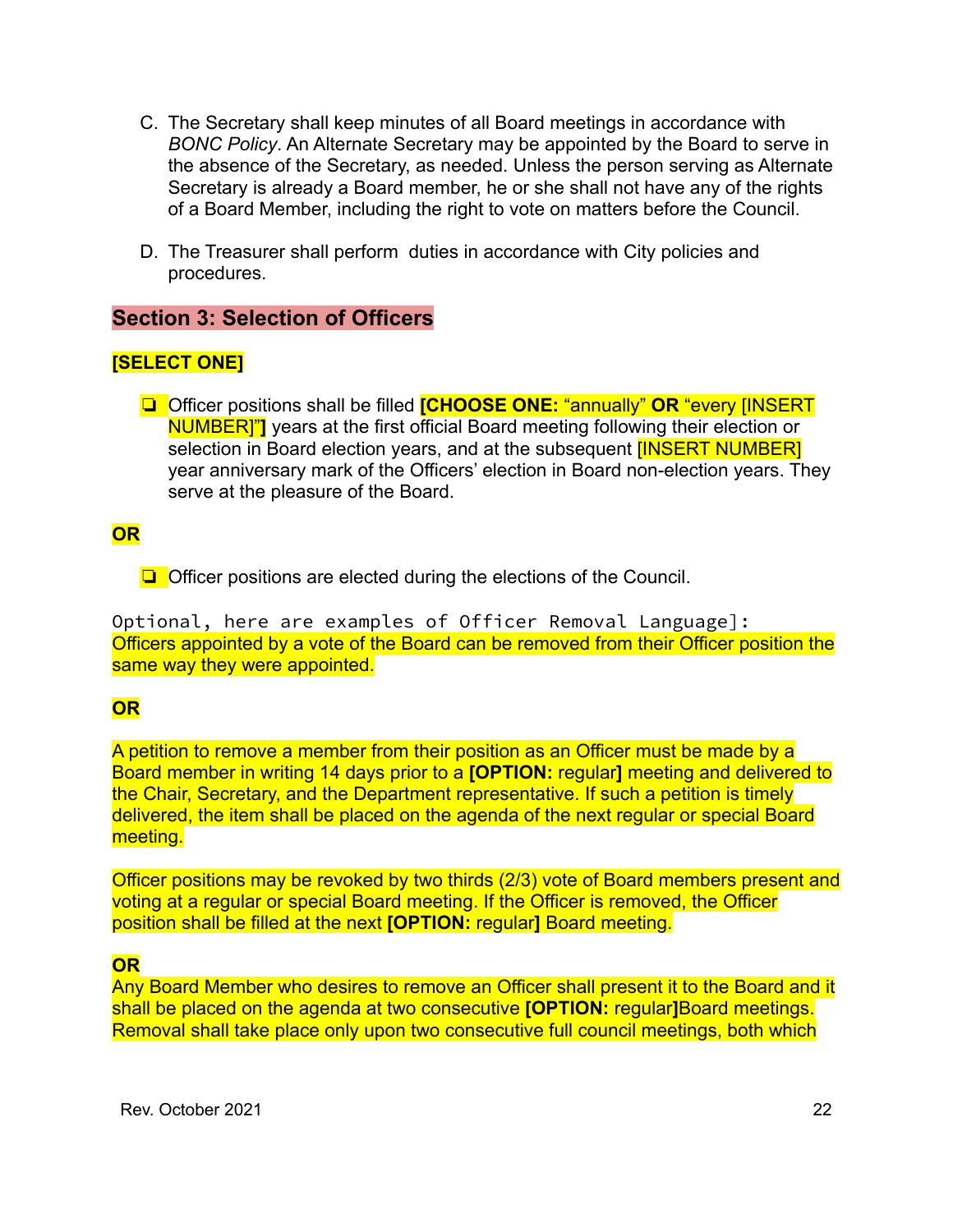have two-thirds votes (voting must be by roll call) supporting removal before the Officer is removed. The individual subject to removal shall be permitted to vote.

# **Section 4: Officers Terms**

The Officers shall serve **[INSERT NUMBER]** year terms and serve at the pleasure of the Board. They may stand for reelection or reappointment **[CHOOSE ONE:** "annually" **OR** "every [INSERT NUMBER]"**]** years.

# **ARTICLE VII COMMITTEES AND THEIR DUTIES**

All Standing and Ad Hoc Committees shall be established by the Board. Suggestions for committees may come from Stakeholders or from members of the Board, and all such suggestions shall be voted upon by the Board.

# **Section 1: Standing Committees**

This section can refer to the standing rules of your neighborhood council. In this case, make sure, standing rules are easily accessible to the public (on your website for example) The Standing Committees of the Council are: **[INSERT COMMITTEES SUCH AS:** The Executive Committee, The Budget and Finance Committee, the Outreach and Communications Committee, The Planning and Land Use Committee, the Elections Committee, the Community Activities and Projects Committee, the Bylaws and Procedures Committee, the Public Safety Committee, etc.**] OR [Standing Committees of the Neighborhood Council can be found in the Standing Rules]**

## **Section 2: Ad Hoc Committees**

The Board may create an Ad Hoc Committee as needed to deal with temporary issues and report its findings, conclusions or recommendations to the Board. An Ad Hoc Committee must have a defined purpose and limited timeframe, carry out a specific task, be composed of only Board Members that constitutes less than a majority of the Quorum, and cease to exist upon the completion of its specific task.

If an Ad Hoc Committee is not created as set forth above and includes Stakeholders, the committee must operate under the notice and posting requirements of the Brown Act.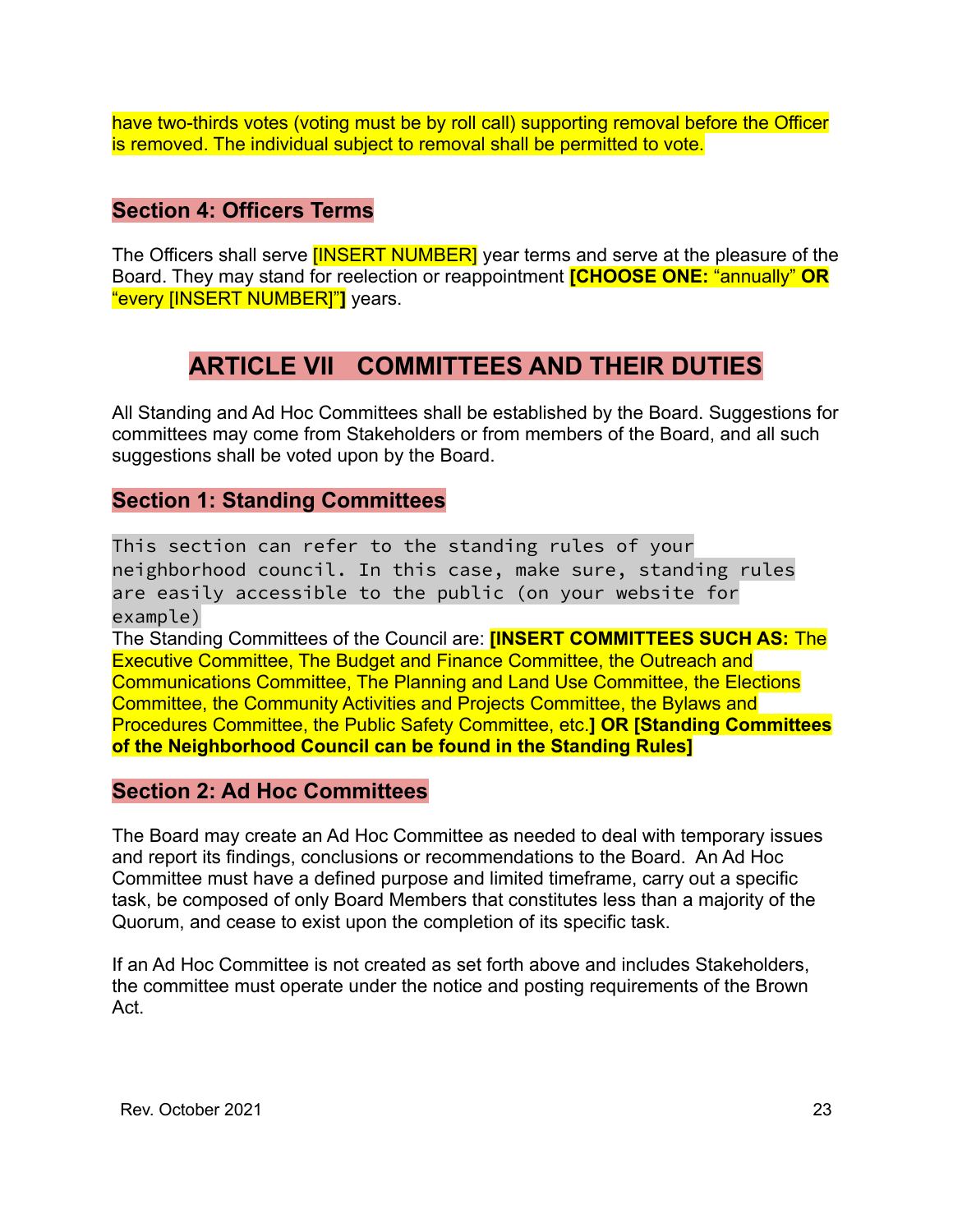# **Section 3: Committee Creation and Authorization**

## **[CAN BE STANDING RULES INSTEAD OF BYLAWS]**

- A. **Committee Authority** All committee recommendations shall be brought to the full Board for discussion and action.
- B. **Committee Structure** All committees shall have an established membership. **[OPTION:** Standing Committees shall be composed of at least **[Select a number- smaller than majority of Quorum]** Board Members and may include any interested Stakeholders.

*Note: Failure to define quorum definitions may result in a violation of the Brown Act and call the committee's actions into question*.

Ad Hoc Committees shall be composed of [**Select a number- smaller than majority of Quorum**] or fewer Board Members and may include any interested Stakeholders.

- C. **Committee Appointment** All Committee Chairs shall be appointed by the **[SELECT ONE:** "President and confirmed by the Board" **OR** "by the Board" **OR** "by the Committee members"**]**. **[OPTIONAL LANGUAGE:** "Only those Committee members who are Board members are eligible to serve as Chairman of a committee."**]** With the exception of the Executive Committee, Committee members shall be appointed by the **[Options:** "Board" **OR** "President of the Board and confirmed by the Board" **OR** "by the Chair of the Committee"**]**. The Committee Chairs shall keep a written record of Committee meetings and shall provide regular reports on Committee matters to the Board.
- D. **Committee Meetings** With the exception of Ad Hoc committees created in compliance with Article VII, Section 2, Committee meetings are subject to and shall be conducted in accordance with the dictates of the Brown Act. Minutes shall be taken at every Committee meeting.
- E. **Changes to Committees** The Board may establish, disband or make changes as needed to any Standing or Ad Hoc committee. Any such action by the Board shall be noted in the Council meeting minutes.
- F. **Removal of Committee Members** Committee members may be removed in the same manner in which they were appointed.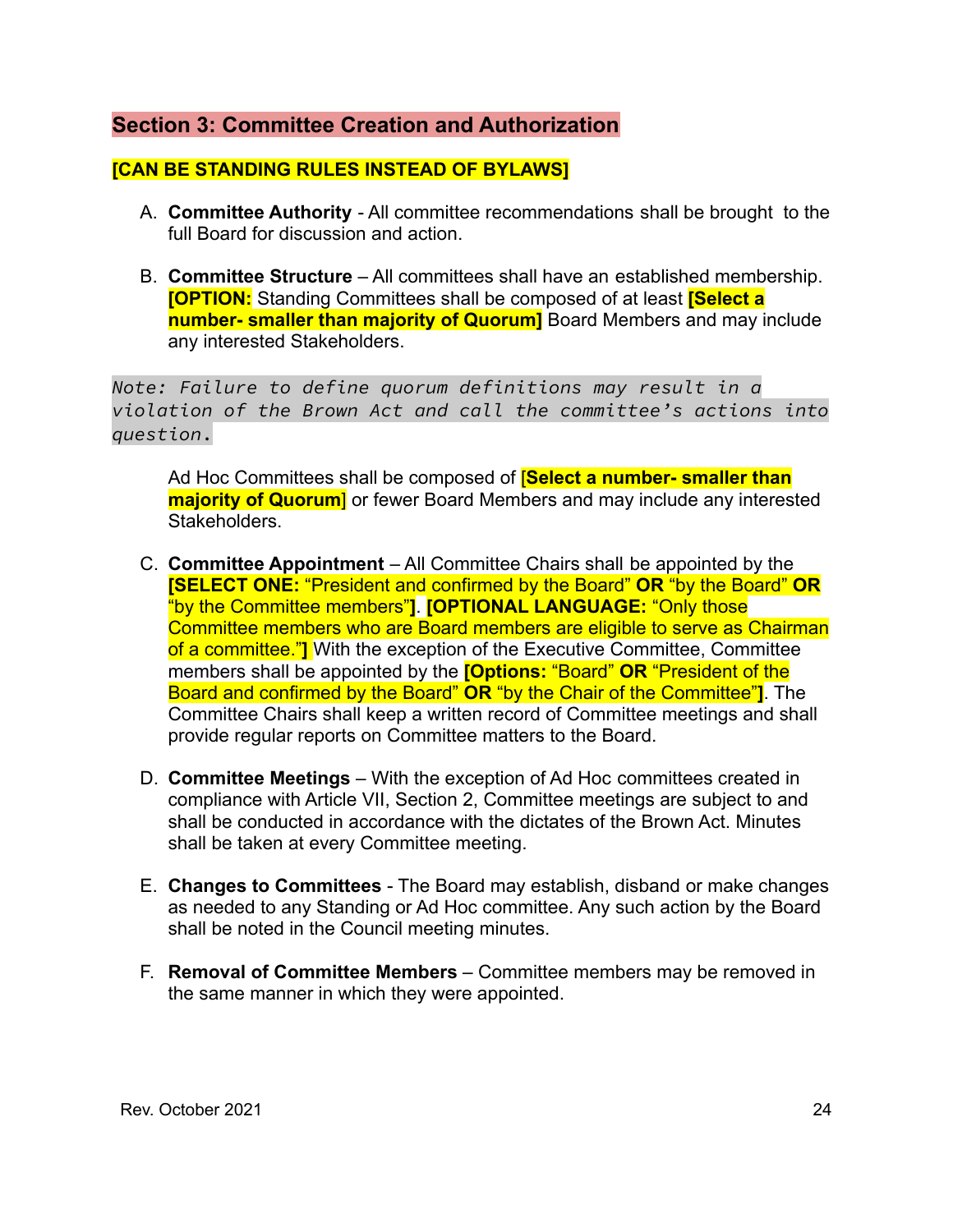We recommend adding language detailing how committee members are removed, mirroring the appointment process.

# **ARTICLE VIII MEETINGS**

All meetings, as defined by the Ralph M. Brown Act (*California Government Code Section 54950 et seq.*), shall be noticed and conducted in accordance with the Act and all other applicable laws and governmental policy.

# **Section 1: Meeting Time and Place**

All meetings shall be held within the Council boundaries at a location, date and time set by the Board or their Committees.

- A. **Regular Meetings** Regular Council meetings shall be held at least once per quarter and may be held more frequently as determined by the Board. Prior to any action by the Board, there shall be a period of public comment. The Board shall determine the length of time and format of the public comment period as appropriate.
- B. **Special Meetings** The President or a majority of the Board shall be allowed to call a Special Council Meeting.

## **Section 2: Agenda Setting**

Select one:

**[Option 1]** "The Executive Committee shall set the agenda for each Council meeting."

**OR**

**[Option 2]** "The President shall set the agenda for each Council meeting ."

Optionally, you can also add

"If called by the majority of the Board, the agenda shall be set at a Brown Act Compliant public meeting.

Optionally, can also include a stakeholder option, such as:

Any Stakeholder and/or Board members may make a proposal for action by the Council by submitting a written request to the Secretary/President. Stakeholders can also make

Rev. October 2021 25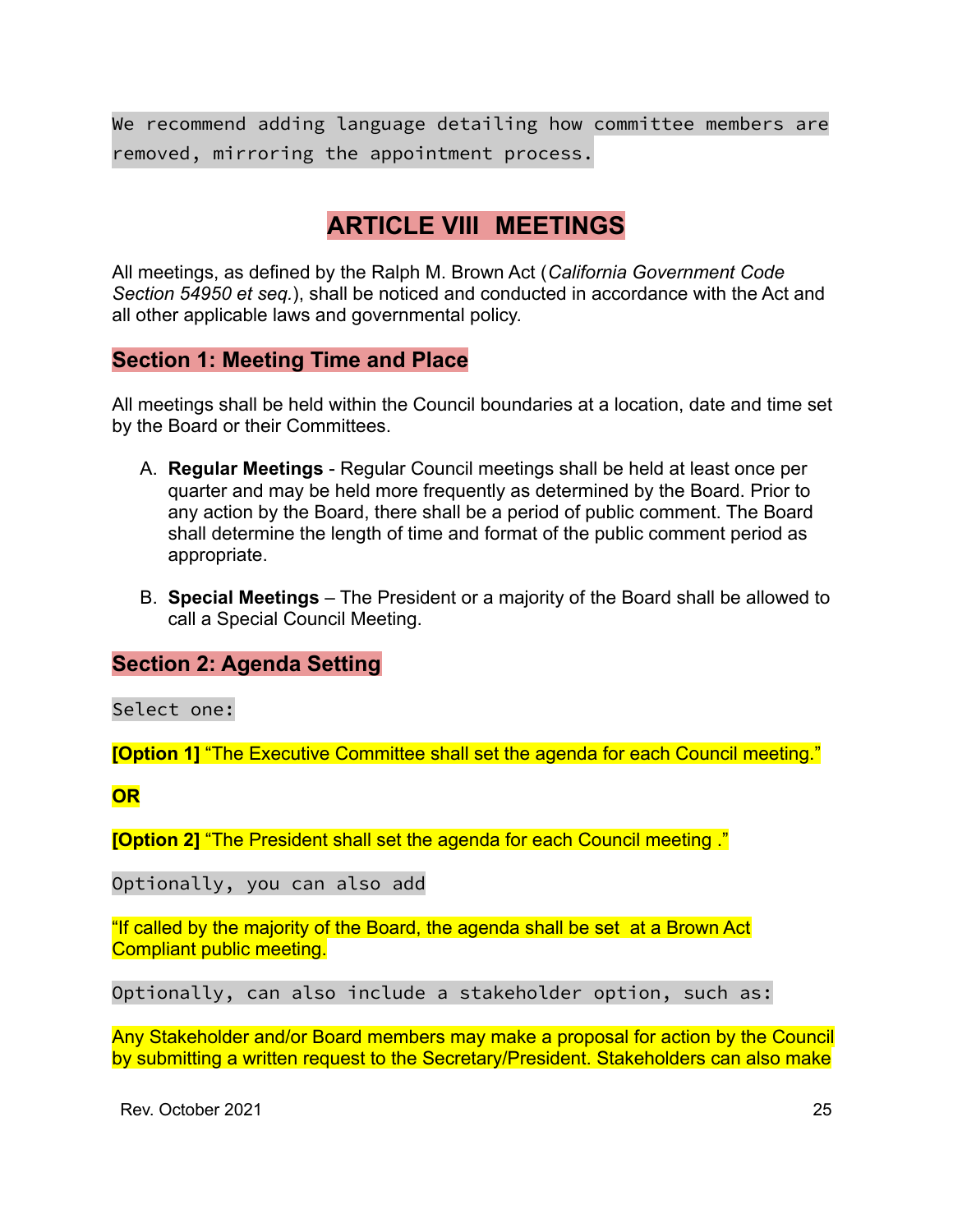such a request during the public comment period of a regular Council meeting. The Secretary/President shall promptly refer the proposal to a Standing Committee or, at the next regular Council meeting, the Board shall either consider the proposal or create an Ad Hoc Committee to consider the proposal. The Council may consider the proposal at a Committee or Board meeting.

#### **Section 3: Notifications/Postings**

The Neighborhood Council shall comply with the Ralph M. Brown Act and Department requirements for posting notices, including the Neighborhood Council Agenda Posting Policy approved by the Board of Neighborhood Commissioners. Notice of a regular meeting shall be a minimum of three (3) days (72 hours) in advance of the meeting and at least one (1) day (24 hours) in advance of a special meeting.

#### **Section 4: Reconsideration**

#### Select one:

**[Option 1]** The Board may reconsider or amend its action through a Motion for Reconsideration process defined in its Standing Rules and either during the same meeting where the Board initially acted or during the Board's next regularly scheduled meeting that follows the meeting where the action subject to reconsideration occurred. **OR**

**[Option 2]** The Board may reconsider or amend its actions through the following Motion for Reconsideration process:

- a. Before the Board reconsiders any matter, the Board must approve a Motion for Reconsideration. The Motion for Reconsideration must be approved by official action of the Board. After determining that an action should be reconsidered, the Board has the authority to re-hear, continue, or take action on the item that is the subject of reconsideration within any limitations that are stated in the Motion for Reconsideration.
- b. The Motion for Reconsideration must be brought, and the Board's approval of a Motion for Reconsideration must occur, either during the same meeting where the Board initially acted or during the Board's next regularly scheduled meeting that follows the meeting where the action subject to reconsideration occurred. The Council may also convene a special meeting within these specified time frames to address a Motion for Reconsideration.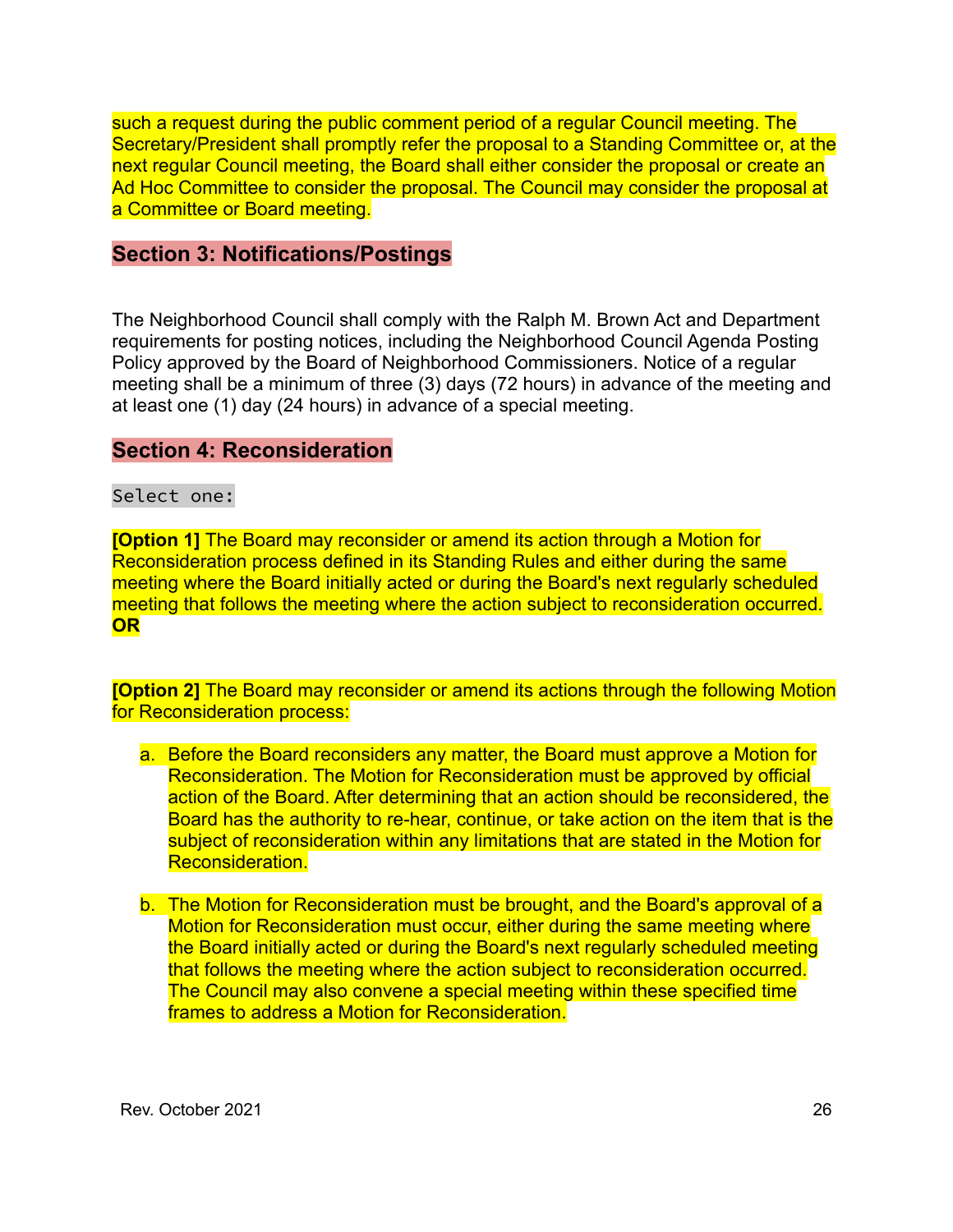- c. A Motion for Reconsideration may be proposed only by a member of the Board that previously voted on the prevailing side of the original action that was taken by the Board (the "Moving Board Member").
- d. The Moving Board Member may make the Motion for Reconsideration orally during the same meeting where the action that is the subject of reconsideration occurred, or by properly placing the Motion for Reconsideration on the agenda of a meeting that occurs within the allowed specified periods of time as stated above.
- e. In order to properly place the Motion for Reconsideration on the agenda of the subsequent meeting, the Moving Board Member shall submit a memorandum to the Secretary at least two (2) days in advance of the deadline for posting notices for the meeting. The memorandum must briefly state the reason(s) for requesting the reconsideration, and provide the Secretary with an adequate description of the matter(s) to be re-heard and the proposed action that may be adopted by the Board if the Motion for Reconsideration is approved.
- f. A Motion for Reconsideration that is properly brought before the Board may be seconded by any member of the Board.
- g. This reconsideration process shall be conducted at all times in accordance with the Brown Act.

# **ARTICLE IX FINANCES**

- A. The Board shall review its fiscal budget and make adjustments as needed to comply with City laws and City administrative rules, and to keep in compliance with Generally Accepted Accounting Principles and the City's mandate for the use of standardized budget and minimum finding allocation requirements.
- B. The Board shall adhere to all rules and regulations promulgated by appropriate City officials regarding the Council's finances, where the term "appropriate City officials" means those officials and/or agencies of the City of Los Angeles who have authority over Neighborhood Councils.
- C. All financial accounts and records shall be available for public inspection and posted on the Council website, if available.
- D. Each month, the Treasurer shall provide to the Board detailed reports of the Council's accounts.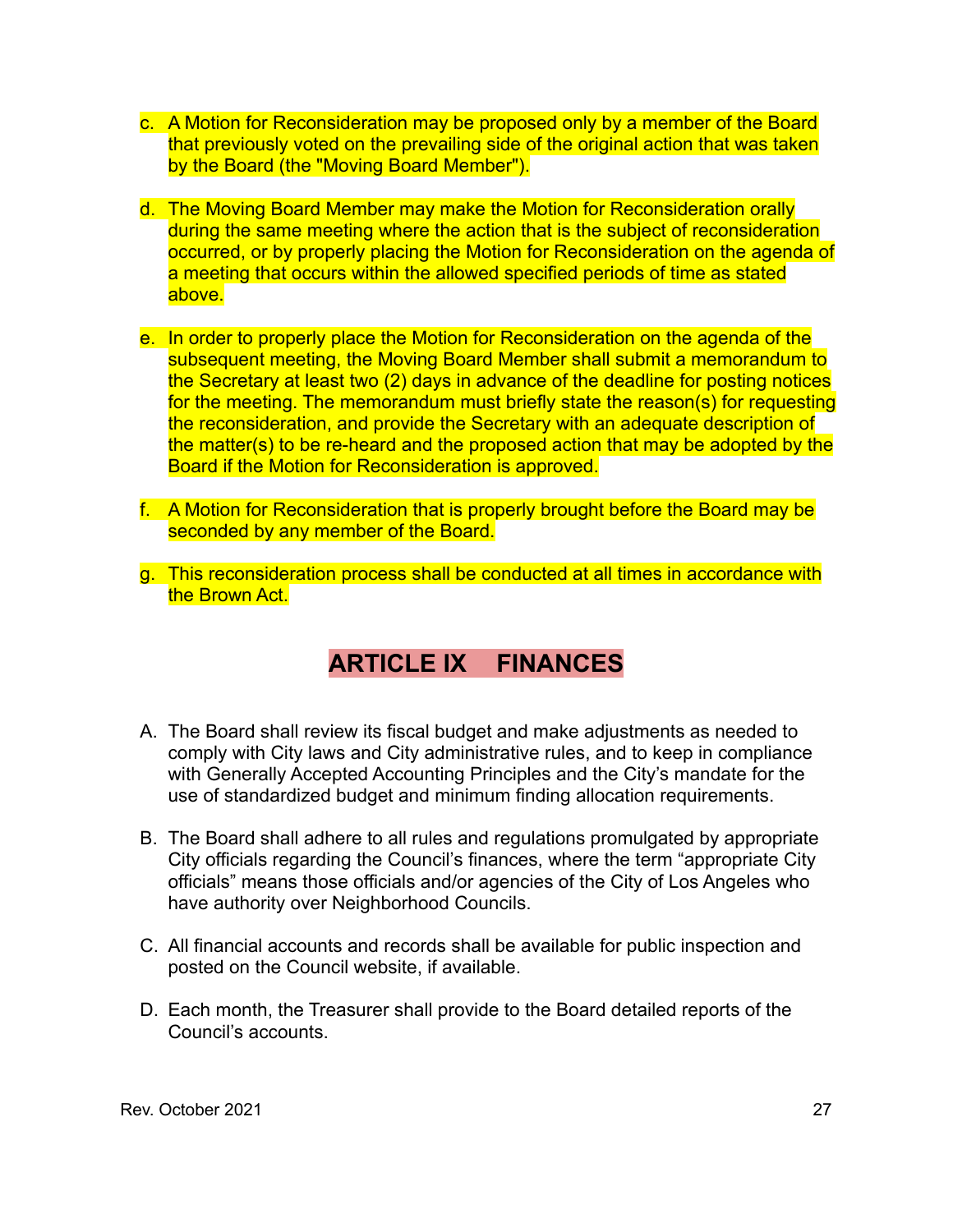E. The Council will not enter into any contracts or agreements except through the appropriate City officials.

# **ARTICLE X ELECTIONS**

## **Section 1: Administration of Election**

The Neighborhood Council's election will be conducted pursuant to any and all City ordinances, policies and procedures pertaining to Neighborhood Council elections.

#### **Section 2: Governing Board Structure and Voting**

The number of Board seats, the eligibility requirements for holding any specific Board seats, and which Stakeholders may vote for the Board seats are noted in Attachment B.

## **Section 3: Minimum Voting Age**

This Section cannot be changed since this language amended Section 22.814 of the Los Angeles [Administrative](https://codelibrary.amlegal.com/codes/los_angeles/latest/laac/0-0-0-67568) Code to establish a uniform minimum voting age under City [Ordinance](https://clkrep.lacity.org/onlinedocs/2018/18-0467_ORD_186760_10-16-2020.pdf) 186760 (Eff. Date [10-16-2020\)](https://clkrep.lacity.org/onlinedocs/2018/18-0467_ORD_186760_10-16-2020.pdf) under [Council](https://cityclerk.lacity.org/lacityclerkconnect/index.cfm?fa=ccfi.viewrecord&cfnumber=18-0467) File 18-0467.

Except with respect to a Youth Board Seat, a stakeholder must be at least 16 years of age on the day of the election or selection to be eligible to vote. [See Admin. Code §§ 22.814(a) and 22.814(c)]

If your board includes a Youth Board seat elected by stakeholders:

Regarding the eligibility to vote for the Youth Board seat, Stakeholders must be at least 14 years of age on the day of the election or selection.

## **Section 4: Method of Verifying Stakeholder Status**

The Method of verifying Stakeholder Status won't depend on the way the election is conducted (in-person, Vote-by-mail, online,...). This choice will apply to all election or selection methods.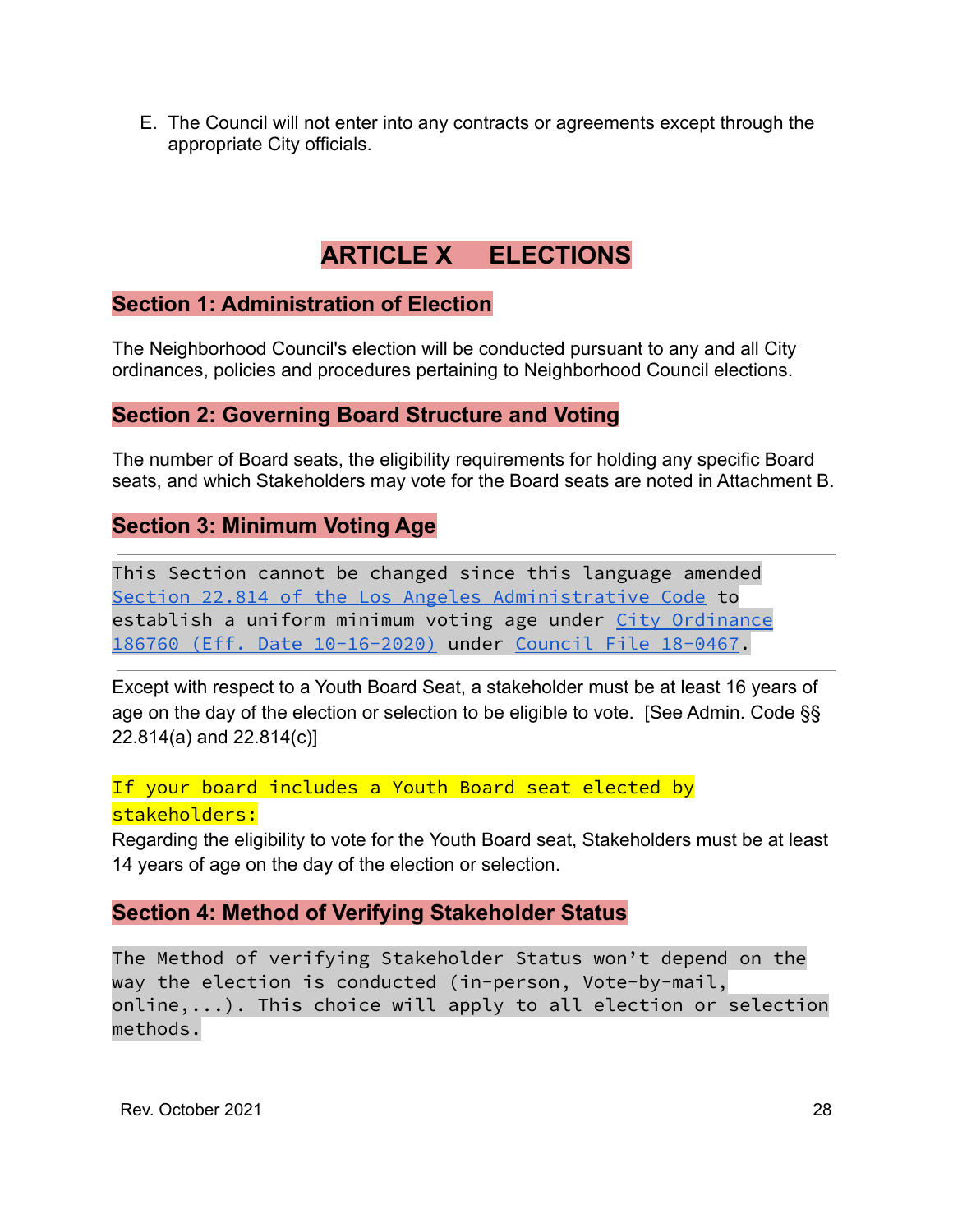Select one:

**[Option 1]** "Voters will verify their Stakeholder status through written **self-affirmation**."

**OR**

**[Option 2]** "Voters will verify their Stakeholder status by providing acceptable **documentation**."

# **Section 5: Restrictions on Candidates Running for Multiple Seats**

Select one:

**[Option 1]** A candidate shall declare their candidacy for no more than one (1) position on the Council Board during a single election cycle.

**OR**

**[Option 2]** A candidate may declare their candidacy for more than one (1) position on the Council Board during a single election cycle.

If a candidate seeking multiple Board positions on the Council is declared the winning candidate for more than one of those positions, the candidate will be required to vacate all except one (1) Board position within no more than three (3) days from the day the elections are certified or from the day when any and all election recounts and challenges are resolved, whichever date is later. These vacated positions shall be filled with the remaining candidate who received the most votes, or if none, via the vacancy clause. Where the candidate does not vacate all except one (1) Board position by the deadline, the candidate will be stripped of all positions except for the position where the candidate received the most votes.

# **Section 6: Other Election Related Language**

Insert any other election-related language or if none, state "Not Applicable."

# **ARTICLE XI GRIEVANCE PROCESS**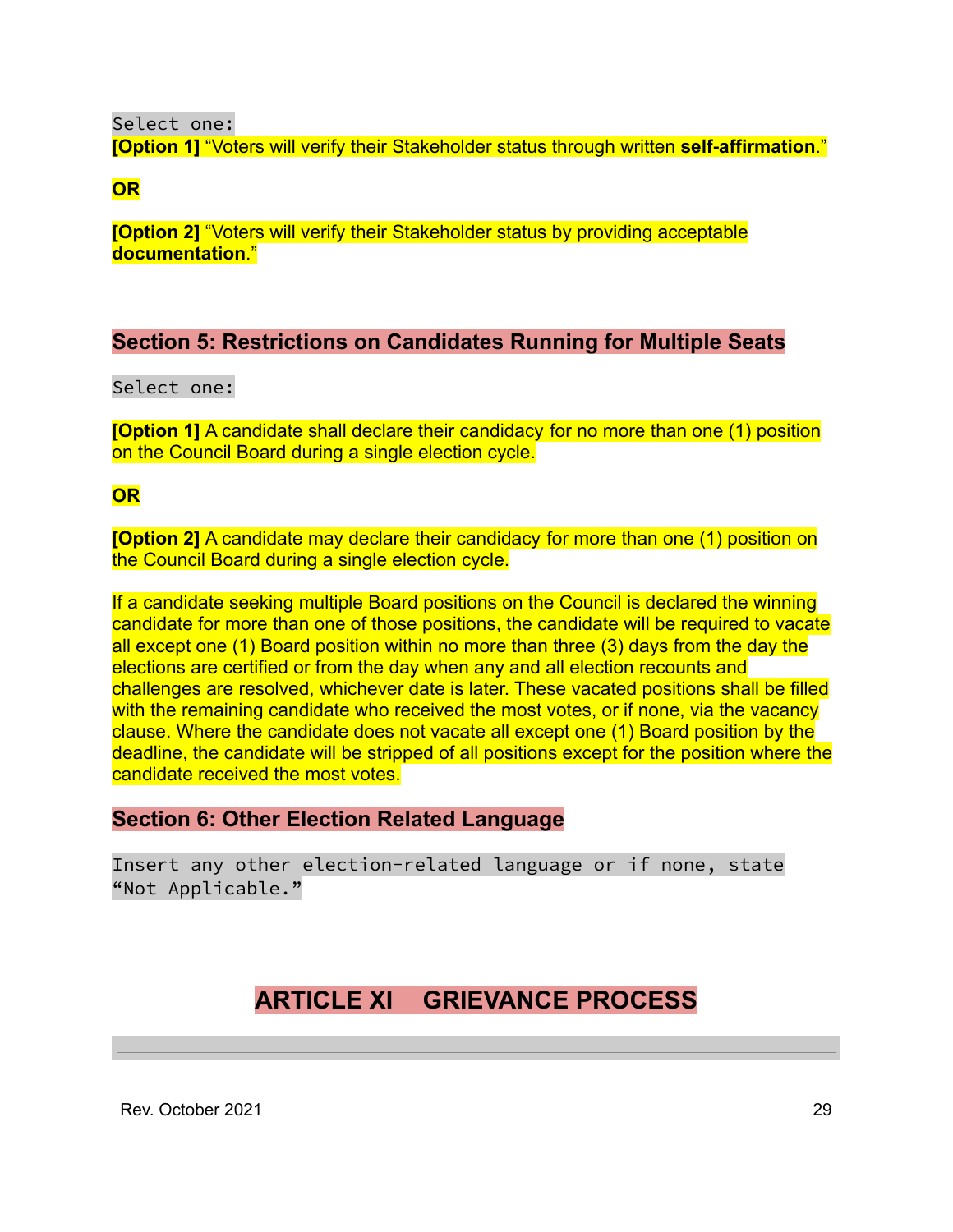This article makes reference to the Los Angeles [Administrative](https://codelibrary.amlegal.com/codes/los_angeles/latest/laac/0-0-0-82314) Code [\(L.A.A.C.\)](https://codelibrary.amlegal.com/codes/los_angeles/latest/laac/0-0-0-82314) 22.818. We strongly recommend the following language to be in compliance with the Administrative Code.

#### **Grievances Submitted by a Stakeholder**

- A. Any Grievance by a Stakeholder must be submitted to the Department's Grievance Portal so that the Department may determine whether such Grievance conforms with the [Los Angeles Administrative Code](https://codelibrary.amlegal.com/codes/los_angeles/latest/laac/0-0-0-82314) (L.A.A.C.) 22.818 Subsections (c)(1) [Grievance Defined] and (c)(2) [Exclusions].
- B. Once the Department certifies the Grievance, the Board will be notified. Such certification of the Grievance by the Department shall not be construed as a statement regarding the validity or invalidity of the Grievance.
- C. After receiving a certified Grievance from the Department, the Board must, at its next regular or special meeting, but not more than 60 calendar days from the communication from the Department, take one of the following actions:
	- a. Consider the Grievance in accordance with a Grievance process specified in the Board's Bylaws and issue a decision to sustain and cure or reject the Grievance in whole or in part; OR
	- b. Waive consideration of the Grievance and request the Department to forward the Grievance directly to a Regional Grievance Panel for consideration.
- D. Any inaction by the Board passing the 60 calendar days will waive consideration of the Grievance and the Department shall forward the Grievance to the Regional Grievance Panel in accordance with **[L.A.A.C. 22.818](https://codelibrary.amlegal.com/codes/los_angeles/latest/laac/0-0-0-82314)** Subsection (d)(5).
- E. Only the Grievant may appeal a Board's decision pursuant to [L.A.A.C. 22.818](https://codelibrary.amlegal.com/codes/los_angeles/latest/laac/0-0-0-82314) Subsection (d)(2)(A). Such appeals must be filed with the Department on the portal within seven (7) calendar days from the date of the Board's action on the certified Grievance. A Grievant may not appeal a decision by the Board to waive consideration of any or all Grievances.
- **F. [INSERT Neighborhood Council Grievance Process or refer to Standing Rules for Process]**

#### **Grievances Submitted by a Board Member**

A. Any Grievance by a Board Member filed against their own Board will bypass consideration by the impacted Board, as set forth in [L.A.A.C. 22.818](https://codelibrary.amlegal.com/codes/los_angeles/latest/laac/0-0-0-82314) Subsection (d)(2). The Department will forward a Grievance filed by a Board Member against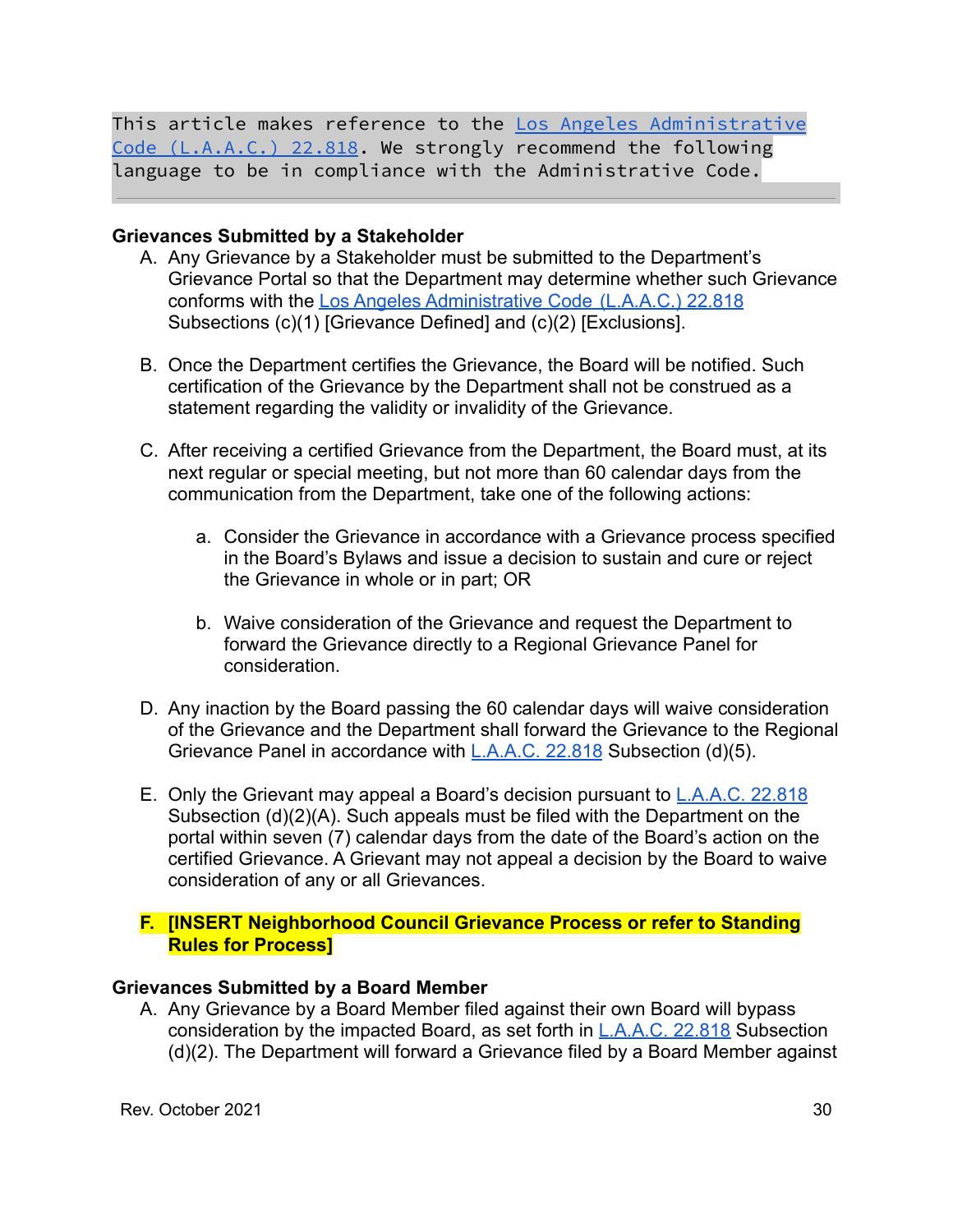their own Board directly to a Regional Grievance Panel for disposition, as specified in  $L.A.A.C. 22.818$  Subsection (d)(6).

#### **Regional Grievance Panel**

A. When a certified Grievance is sent to a Regional Grievance Panel, the Board must appoint a Neighborhood Council Representative who shall present an opening argument (not to exceed 10 minutes) and a rebuttal (not to exceed 5 minutes) on behalf of the Neighborhood Council Board to the Panel.

# **ARTICLE XII PARLIAMENTARY AUTHORITY**

The Council shall use the:

## Select one:

**[Option 1]** Council rules of order when conducting Council meetings as set forth in its standing rules.

# **OR**

**[Option 2]** Rosenberg's rules of order when conducting Council meetings. If Rosenberg's rules of order are silent on an issue, the Council shall refer to Robert's rules of order.

# **OR**

**[Option 3]** Robert's Rules of Order when conducting Council meetings. Additional rules and/or policies and procedures regarding the conduct of the Board and/or Council meetings may be developed and adopted by the Board.

These bylaws supersede the parliamentary rules mentioned above.

# **ARTICLE XIII AMENDMENTS**

There are different ways to amend your bylaws. We offer 2 options but others exist in the neighborhood council system. Know that any approved Board changes to the bylaws must be submitted to the Department of Neighborhood Empowerment (Department) for final approval before becoming effective. Option 1:

A. Any Board member may propose an amendment to these Bylaws by requesting that the Secretary place the item on the agenda.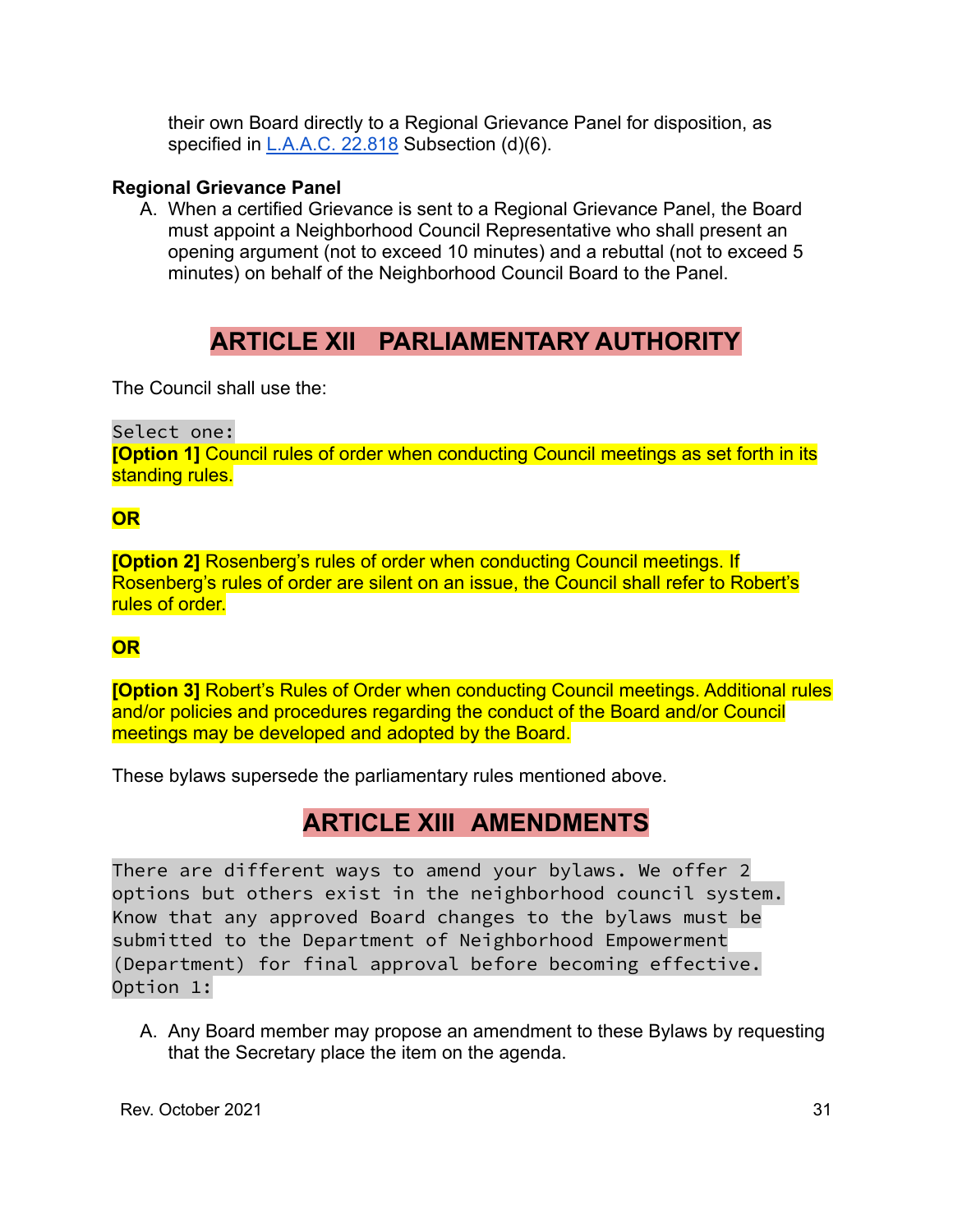- B. Any Stakeholder may propose an amendment to these Bylaws during the public comment period of a **[OPTION:** regular**]** Council meeting.
- C. Any proposal to amend the Bylaws shall be formalized in writing and noticed on the agenda for public discussion and Board vote at the next regular Council meeting.
- D. An amendment to these bylaws requires a **[SELECT ONE** "two-thirds" **OR** "simple majority vote"**]** of the Board Members present at a duly noticed general or special meeting. All changes shall then be forwarded to the Department for review and approval.
- E. Amendments shall not be valid, final, or effective until approved by the Department and/or the Commission. Once approved, any changes in the Bylaws shall become effective immediately. Boundaries changes or Board structure changes will require the Board of Neighborhood Commissioners' approval.
- F. No amendment shall operate to alter the eligibility of any Board Member to serve on the Council for the remainder of that Board Member's term in which the amendment is approved.

#### Option 2 :

Any Board Member or Stakeholder may propose an amendment to these Bylaws. The Board shall forward all proposals to a Bylaws Committee to review and to provide recommendations to the Board.

Any approved Board changes to the bylaws must be submitted to the Department of Neighborhood Empowerment (Department) for final approval before becoming effective.

# **ARTICLE XIV COMPLIANCE**

The Council, its representatives, and all Stakeholders shall comply with these Bylaws and with any additional Standing Rules or Procedures as may be adopted by the Board as well as all local, county, state and federal laws, including, without limitation, the policies approved by the Board of Neighborhood Commissioners, the Department's rules and regulations, the City Governmental Ethics Ordinance (Los Angeles Municipal Code Section 49.5.1), the Brown Act, the Public Records Act, the Americans with Disabilities Act, and all laws and governmental policies pertaining to Conflicts of Interest.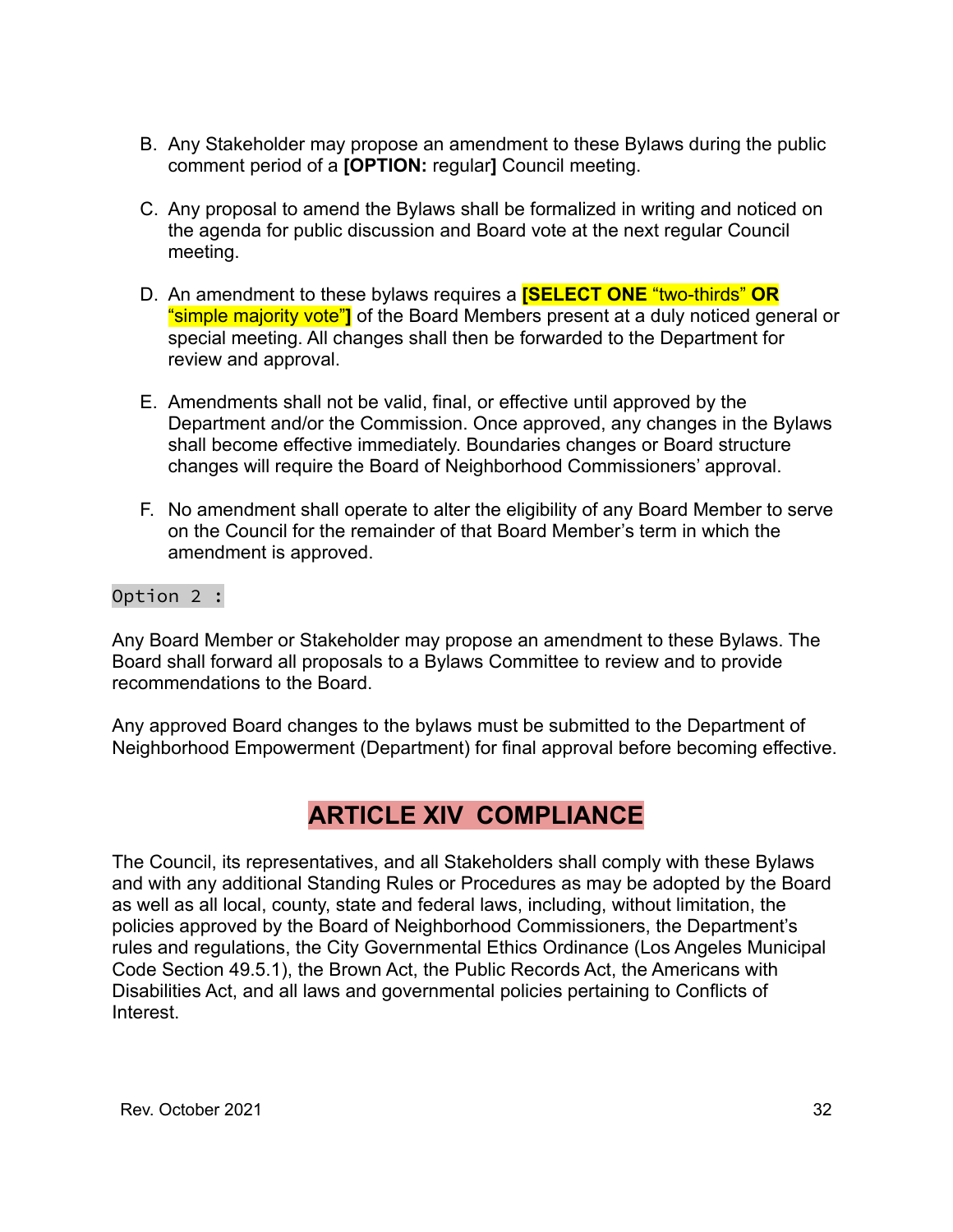# **Section 1: Code of Civility**

The Council, its representatives, and all Stakeholders shall conduct all Council business in a civil, professional and respectful manner pursuant to Commission and City regulations.

# **Section 2: Training**

Neighborhood Council Board Members, whether elected, selected or appointed, are required to complete all mandatory trainings in order to vote on issues that come before the Council. Trainings available to Board Members are created to ensure success during their period of service. All Board Members shall complete mandatory trainings as prescribed by the City Council, the Commission, the Office of the City Clerk, Funding Division, and the Department.

Optional:

Board members not completing mandatory trainings provided by the City within **Select** a number - 45 for example] days of being seated or after expiration of the training, shall lose their Council voting rights on all items before the board.

#### **Section 3: Self Assessment**

The Council may conduct a regular self-assessment to determine whether it has achieved its goals and objectives.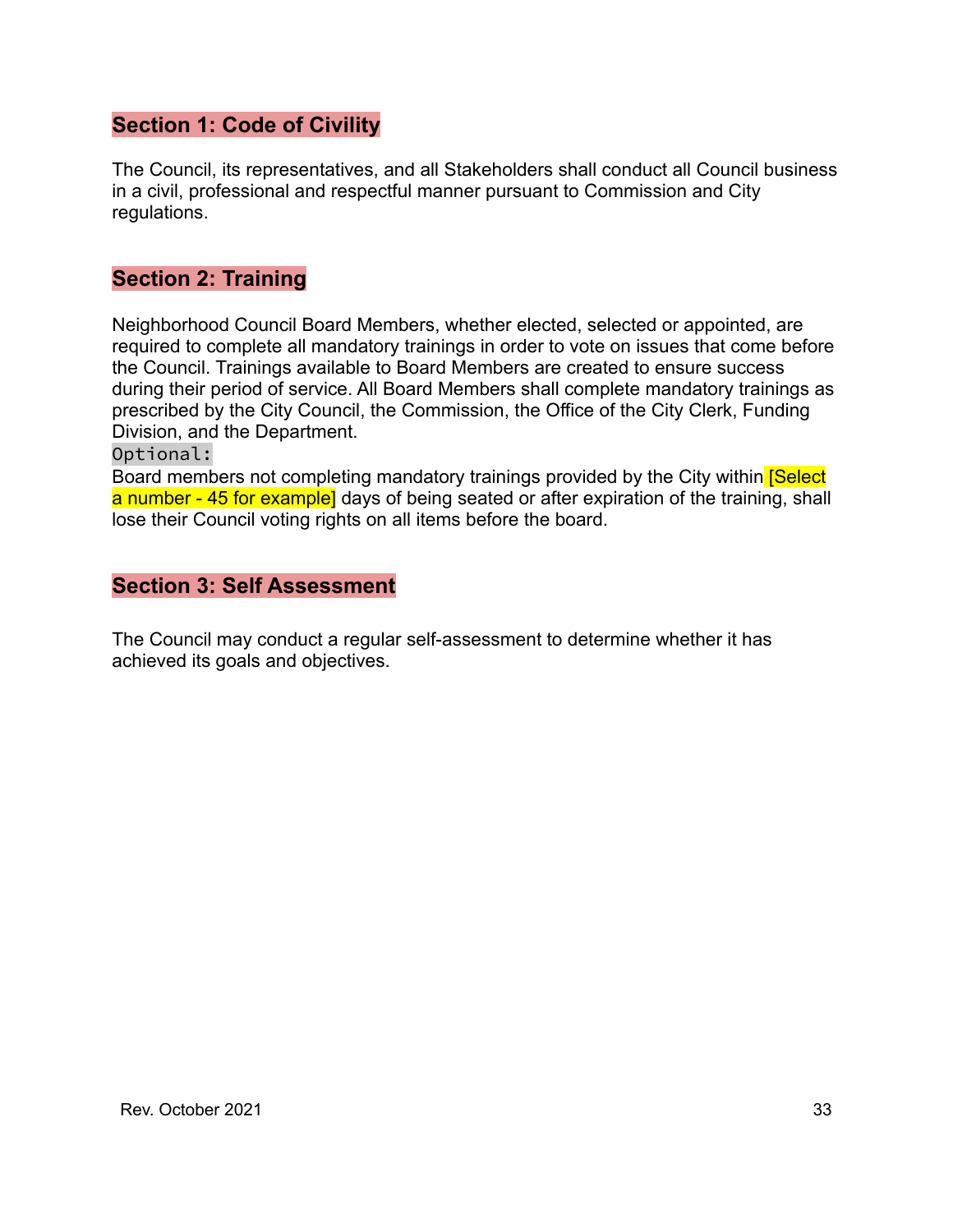

Please ensure internal boundaries listed in Article III, Section 2 are reflected on the NC Map."

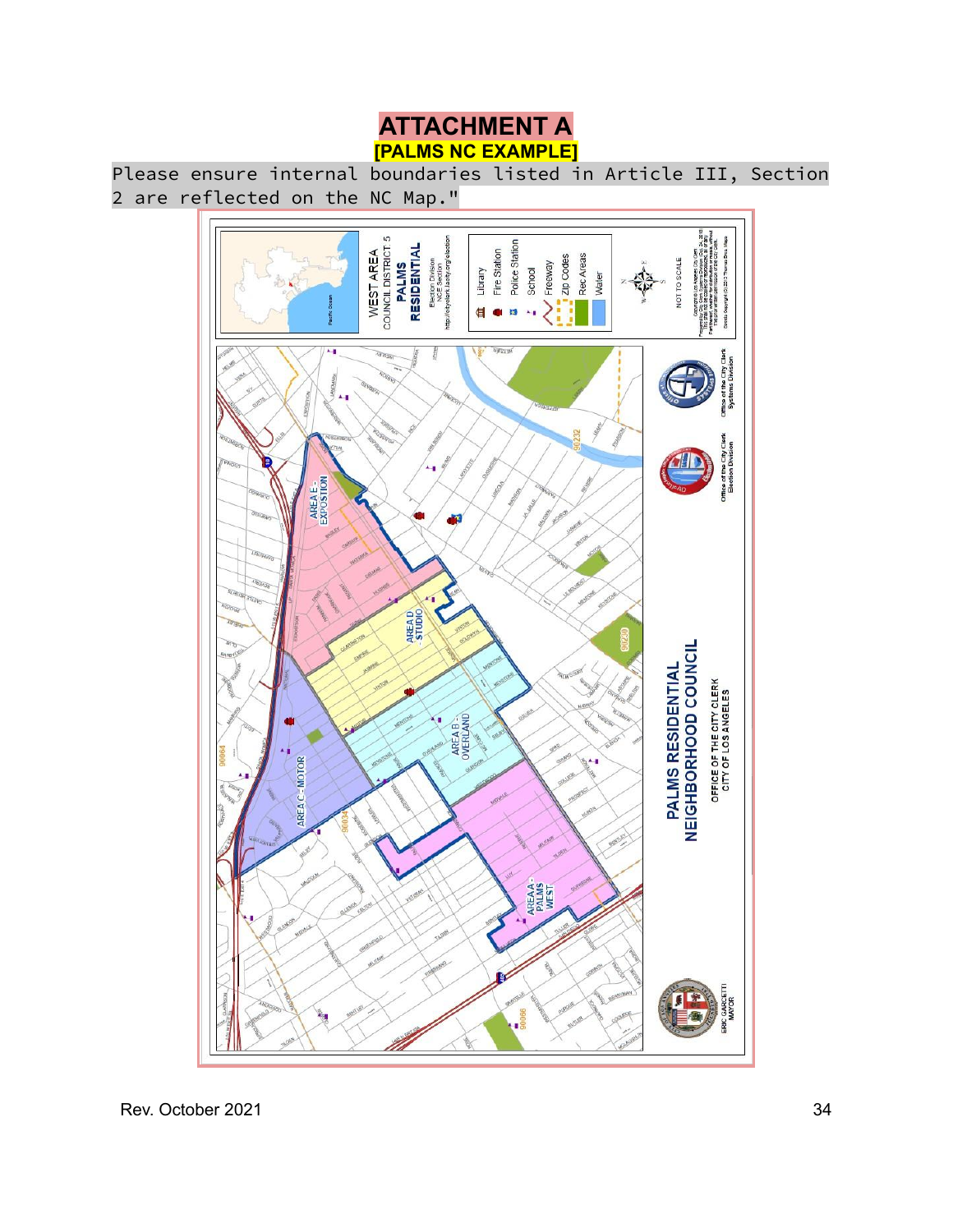# **ATTACHMENT B**

## [EXAMPLES OF BOARD SEAT AND ELIGIBILITY REQUIREMENTS]

**Elected**: Board members elected by stakeholders. **Appointed**: Appointed by members of the Board. **Selected:** Applicable for Neighborhood Council choosing the Selection versus Election method for filling board seats.

**BOARD POSITION NUMBER OF SEATS ELECTED, APPOINTE D or SELECTED ? ELIGIBILITY TO RUN FOR THE SEAT ELIGIBILITY TO VOTE FOR THE SEAT** Below find sample language for Stakeholder eligibility to run and vote for positions. Where the Stakeholder eligibility for the seat has not been defined, the default eligibility to establish candidacy for the position would be the Neighborhood Council's Stakeholder definition. **Community Organization Representative** Term: **#** Years # | Elected | Any Community Interest Stakeholder at least 18 years of age. Community Interest Stakeholder is defined in Admin. Code § 22.801.1(b) as a person who affirms a substantial and ongoing participation with a community organization that has maintained a physical street address for not less than one year, and that performs ongoing and verifiable activities and operations that confer some benefit on the community within the boundaries of the Neighborhood Council. Any Stakeholder, as defined in Admin. Code § 22.801.1(a), who is at least 18 years of age and lives, works, owns real property, or is a Community Interest Stakeholder [defined in Admin. Code § 22.801.1(b) as a person who affirms a substantial and ongoing participation with a community organization that has maintained a physical street address for not less than one year, and that performs ongoing and verifiable activities and operations that confer some benefit on the community within the boundaries of the Neighborhood Council] **At-Large Representative** Term: **#** Years # | Selected | Any Stakeholder, as defined in Admin. Code § 22.801.1(a), who is at least 18 years of age and lives, works, owns real property, or is a Community Interest Stakeholder [defined in Admin. Code § 22.801.1(b) Any Stakeholder, as defined in Admin. Code § 22.801.1(a), who is at least 18 years of age and lives, works, owns real property, or is a Community Interest Stakeholder [defined in Admin. Code § 22.801.1(b) as a person who affirms a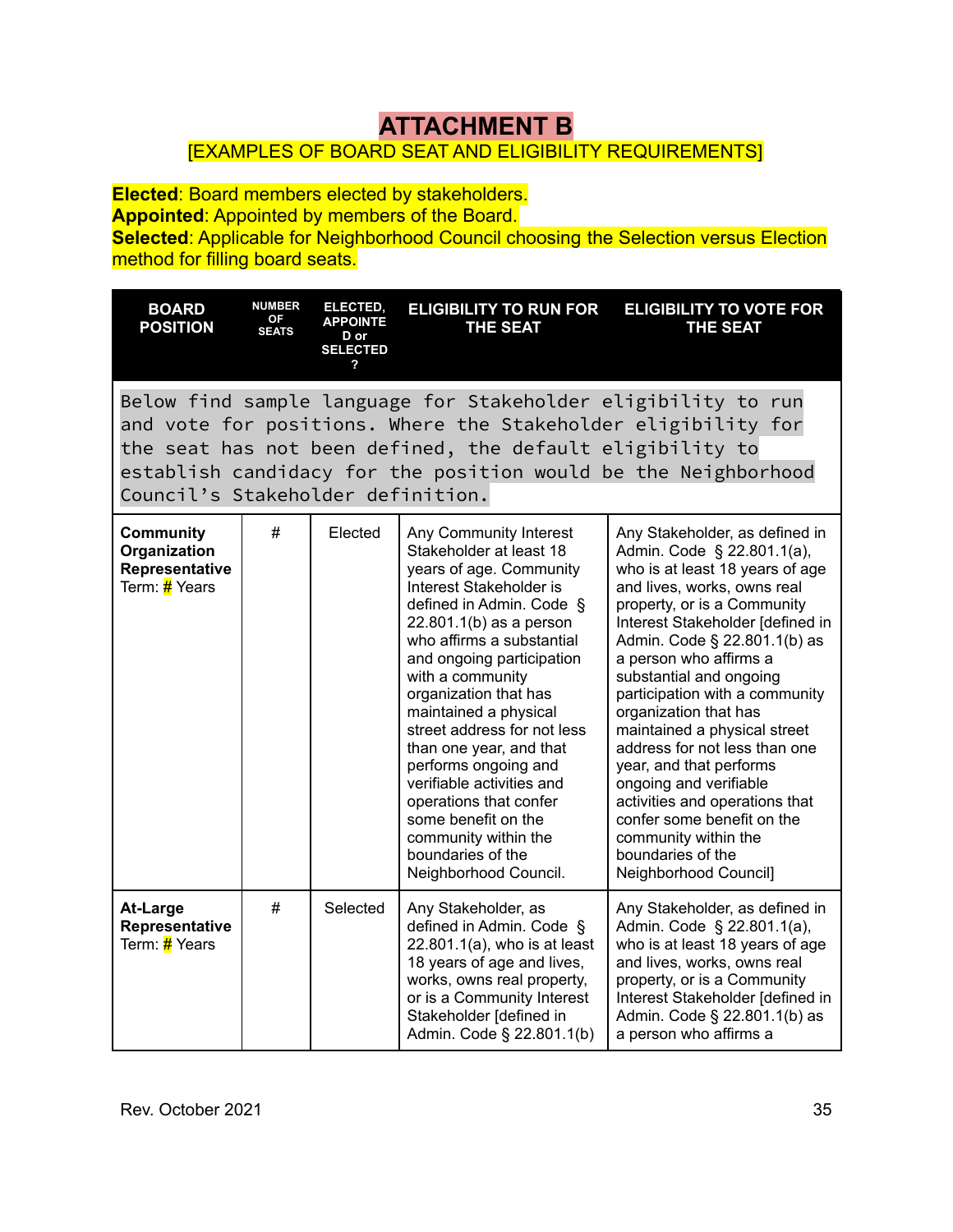|                                                                                                                 |   |                                              | as a person who affirms a<br>substantial and ongoing<br>participation with a<br>community organization<br>that has maintained a<br>physical street address for<br>not less than one year, and<br>that performs ongoing and<br>verifiable activities and<br>operations that confer<br>some benefit on the<br>community within the<br>boundaries of the<br>Neighborhood Council] | substantial and ongoing<br>participation with a community<br>organization that has<br>maintained a physical street<br>address for not less than one<br>year, and that performs<br>ongoing and verifiable<br>activities and operations that<br>confer some benefit on the<br>community within the<br>boundaries of the<br>Neighborhood Council]                                                                                                                                                                                                                                                                |
|-----------------------------------------------------------------------------------------------------------------|---|----------------------------------------------|--------------------------------------------------------------------------------------------------------------------------------------------------------------------------------------------------------------------------------------------------------------------------------------------------------------------------------------------------------------------------------|---------------------------------------------------------------------------------------------------------------------------------------------------------------------------------------------------------------------------------------------------------------------------------------------------------------------------------------------------------------------------------------------------------------------------------------------------------------------------------------------------------------------------------------------------------------------------------------------------------------|
| Renter<br>Representative<br><b>Board Member</b><br>Term: # Years                                                | # | Elected                                      | A Stakeholder, who is at<br>least 18 years of age and<br>rents real property located<br>within the boundaries of the<br>Neighborhood Council.                                                                                                                                                                                                                                  | Any Stakeholder, as defined in<br>Admin. Code § 22.801.1(a),<br>who is at least 18 years of age<br>and lives, works, owns real<br>property, or is a Community<br>Interest Stakeholder [defined in<br>Admin. Code § 22.801.1(b) as<br>a person who affirms a<br>substantial and ongoing<br>participation with a community<br>organization that has<br>maintained a physical street<br>address for not less than one<br>year, and that performs<br>ongoing and verifiable<br>activities and operations that<br>confer some benefit on the<br>community within the<br>boundaries of the<br>Neighborhood Council] |
| Below find sample language for candidacy and voter eligibility<br>for the optional (1 maximum) Youth Board Seat |   |                                              |                                                                                                                                                                                                                                                                                                                                                                                |                                                                                                                                                                                                                                                                                                                                                                                                                                                                                                                                                                                                               |
| Youth<br>Representative<br>Term: # Years                                                                        | 1 | Select<br>One:<br>Appointed<br>or<br>Elected | Any Stakeholder, who is at<br>least 14 years of age and<br>no more than 17 years of<br>age on the day of the<br>election or selection. See<br>Admin. Code § 22.814(c).<br>Stakeholder, is defined in<br>Admin. Code § 22.801.1<br>as a person who lives,<br>works, owns real property,<br>or is a Community Interest                                                           | Any Stakeholder, who is at<br>least 14 years of age. See<br>Admin. Code § 22.814(c).<br>Stakeholder, is defined in<br>Admin. Code § 22.801.1 as a<br>person who lives, works, owns<br>real property, or is a<br><b>Community Interest</b><br>Stakeholder [defined in Admin.<br>Code § 22.801.1(b) as a<br>person who affirms a                                                                                                                                                                                                                                                                                |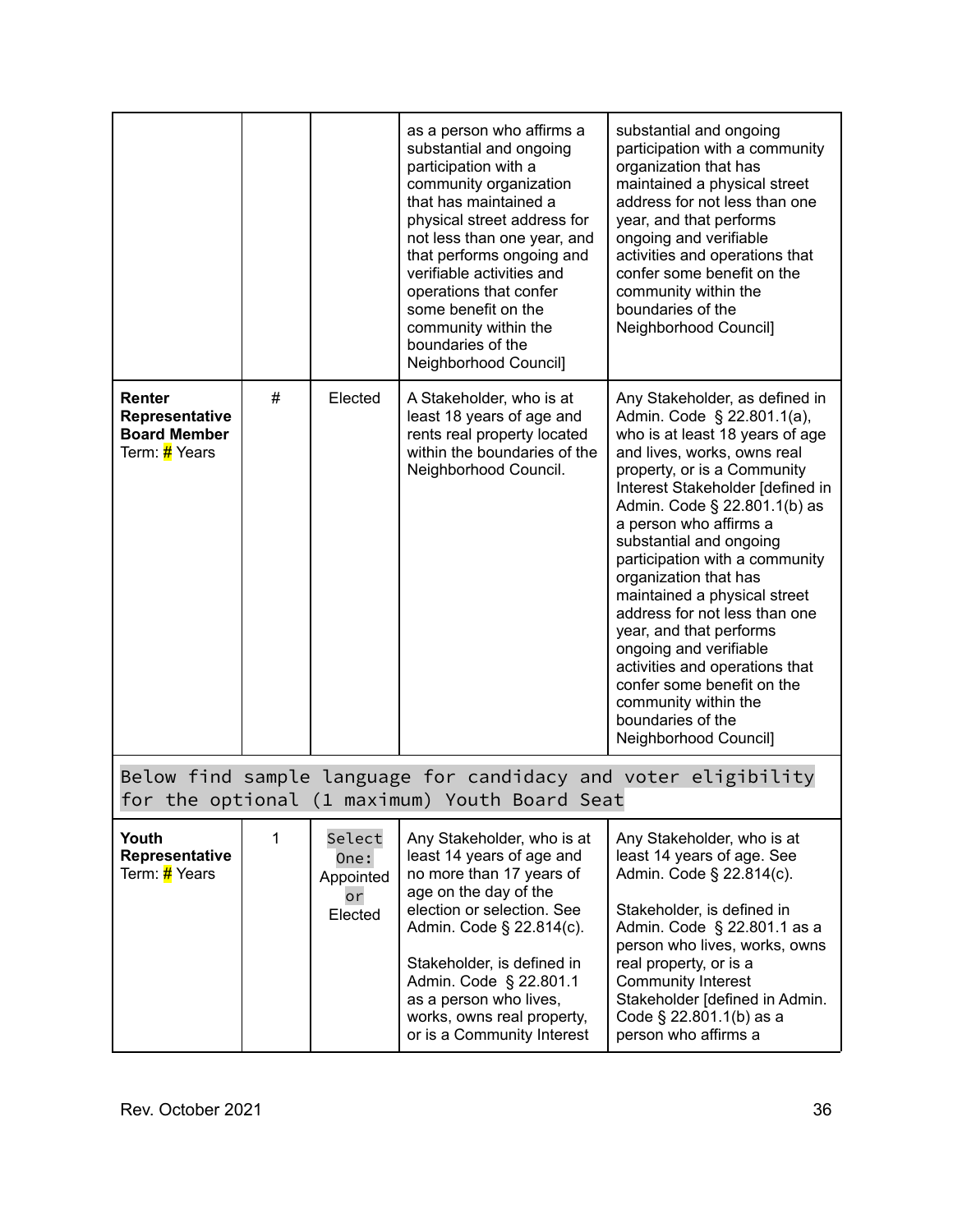|  | Stakeholder [defined in<br>Admin. Code § 22.801.1(b)<br>as a person who affirms a<br>substantial and ongoing<br>participation with a<br>community organization<br>that has maintained a<br>physical street address for<br>not less than one year, and<br>that performs ongoing and<br>verifiable activities and<br>operations that confer<br>some benefit on the<br>community within the<br>boundaries of the | substantial and ongoing<br>participation with a community<br>organization that has<br>maintained a physical street<br>address for not less than one<br>year, and that performs<br>ongoing and verifiable<br>activities and operations that<br>confer some benefit on the<br>community within the<br>boundaries of the<br>Neighborhood Council] |
|--|---------------------------------------------------------------------------------------------------------------------------------------------------------------------------------------------------------------------------------------------------------------------------------------------------------------------------------------------------------------------------------------------------------------|------------------------------------------------------------------------------------------------------------------------------------------------------------------------------------------------------------------------------------------------------------------------------------------------------------------------------------------------|
|  | Neighborhood Council].                                                                                                                                                                                                                                                                                                                                                                                        |                                                                                                                                                                                                                                                                                                                                                |

Below find sample language for candidacy and voter eligibility for staggered board seats (elected) when staggered seats are established for the first time- Please pay attention to the term length and the particular seat. The example below reflects the example shared in Article V section IV when staggered seats are first established.

| Area 1<br><b>Stakeholder</b><br><b>Board Member</b><br>Term: 2 Years | Elected | Any Stakeholder, as<br>defined in Admin. Code §<br>$22.801.1(a)$ , who is at least<br>18 years of age and lives in<br>Area 1, works in Area 1,<br>owns real property in Area<br>1, or is a Community<br>Interest Stakeholder<br>[defined in Admin. Code §<br>22.801.1(b) as a person<br>who affirms a substantial<br>and ongoing participation<br>with a community<br>organization that has<br>maintained a physical<br>street address for not less<br>than one year, and that<br>performs ongoing and<br>verifiable activities and<br>operations that confer<br>some benefit on the<br>community within the<br>boundaries] of Area 1 of the | Any Stakeholder, as<br>defined in Admin. Code §<br>$22.801.1(a)$ , who is at least<br>18 years of age and lives<br>in Area 1, works in Area 1,<br>owns real property in Area<br>1, or is a Community<br>Interest Stakeholder<br>[defined in Admin. Code §<br>22.801.1(b) as a person<br>who affirms a substantial<br>and ongoing participation<br>with a community<br>organization that has<br>maintained a physical<br>street address for not less<br>than one year, and that<br>performs ongoing and<br>verifiable activities and<br>operations that confer<br>some benefit on the<br>community within the<br>boundaries] of Area 1 of |
|----------------------------------------------------------------------|---------|----------------------------------------------------------------------------------------------------------------------------------------------------------------------------------------------------------------------------------------------------------------------------------------------------------------------------------------------------------------------------------------------------------------------------------------------------------------------------------------------------------------------------------------------------------------------------------------------------------------------------------------------|------------------------------------------------------------------------------------------------------------------------------------------------------------------------------------------------------------------------------------------------------------------------------------------------------------------------------------------------------------------------------------------------------------------------------------------------------------------------------------------------------------------------------------------------------------------------------------------------------------------------------------------|
|                                                                      |         | Neighborhood Council,<br>defined in Article III of the                                                                                                                                                                                                                                                                                                                                                                                                                                                                                                                                                                                       | the Neighborhood Council,<br>defined in Article III of the                                                                                                                                                                                                                                                                                                                                                                                                                                                                                                                                                                               |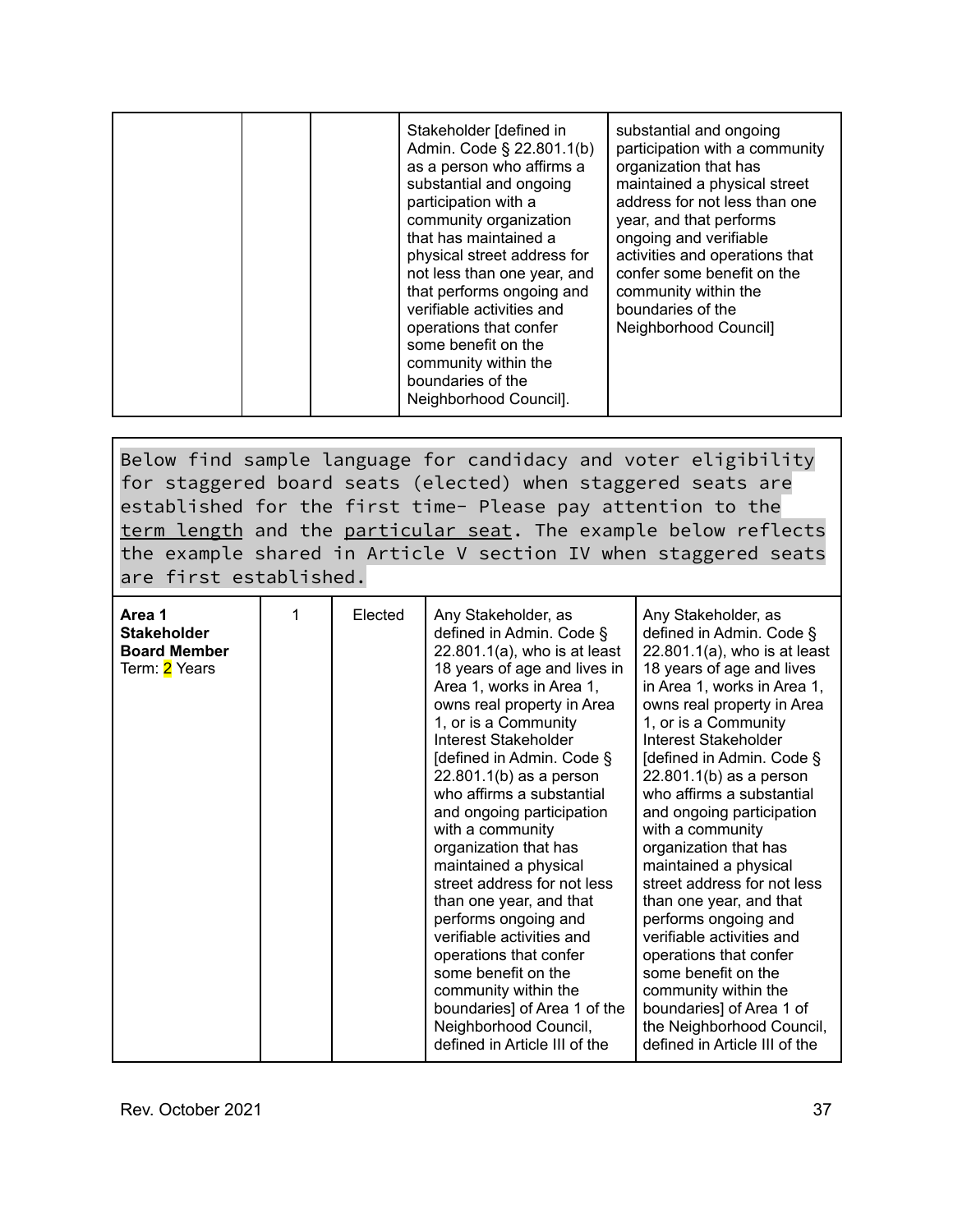|                                                                                                |                |         | bylaws.                                                                                                                                                                                                                                                                                                                                                                                                                                                                                                                                                                                                                                                                                                             | bylaws.                                                                                                                                                                                                                                                                                                                                                                                                                                                                                                                                                                                                                                                                                                             |
|------------------------------------------------------------------------------------------------|----------------|---------|---------------------------------------------------------------------------------------------------------------------------------------------------------------------------------------------------------------------------------------------------------------------------------------------------------------------------------------------------------------------------------------------------------------------------------------------------------------------------------------------------------------------------------------------------------------------------------------------------------------------------------------------------------------------------------------------------------------------|---------------------------------------------------------------------------------------------------------------------------------------------------------------------------------------------------------------------------------------------------------------------------------------------------------------------------------------------------------------------------------------------------------------------------------------------------------------------------------------------------------------------------------------------------------------------------------------------------------------------------------------------------------------------------------------------------------------------|
| Area 2<br><b>Stakeholder</b><br><b>Board Member</b><br>Term: 4 Years                           | 1              | Elected | Any Stakeholder, as<br>defined in Admin. Code §<br>$22.801.1(a)$ , who is at least<br>18 years of age and lives in<br>Area 2, works in Area 2,<br>owns real property in Area<br>2, or is a Community<br>Interest Stakeholder<br>[defined in Admin. Code §<br>$22.801.1(b)$ as a person<br>who affirms a substantial<br>and ongoing participation<br>with a community<br>organization that has<br>maintained a physical<br>street address for not less<br>than one year, and that<br>performs ongoing and<br>verifiable activities and<br>operations that confer<br>some benefit on the<br>community within the<br>boundaries] of Area 2 of the<br>Neighborhood Council,<br>defined in Article III of the<br>bylaws. | Any Stakeholder, as<br>defined in Admin. Code §<br>$22.801.1(a)$ , who is at least<br>18 years of age and lives<br>in Area 2, works in Area 2,<br>owns real property in Area<br>2, or is a Community<br>Interest Stakeholder<br>[defined in Admin. Code §<br>$22.801.1(b)$ as a person<br>who affirms a substantial<br>and ongoing participation<br>with a community<br>organization that has<br>maintained a physical<br>street address for not less<br>than one year, and that<br>performs ongoing and<br>verifiable activities and<br>operations that confer<br>some benefit on the<br>community within the<br>boundaries] of Area 2 of<br>the Neighborhood Council,<br>defined in Article III of the<br>bylaws. |
| <b>At-Large</b><br><b>Stakeholder</b><br><b>Board Member</b><br>Seats 1 and 2<br>Term: 2 Years | $\overline{2}$ | Elected | Any Stakeholder, as<br>defined in Admin. Code §<br>$22.801.1(a)$ , who is at least<br>18 years of age and lives,<br>works, owns real property,<br>or is a Community Interest<br>Stakeholder [defined in<br>Admin. Code § 22.801.1(b)<br>as a person who affirms a<br>substantial and ongoing<br>participation with a<br>community organization<br>that has maintained a<br>physical street address for<br>not less than one year, and<br>that performs ongoing and<br>verifiable activities and<br>operations that confer<br>some benefit on the<br>community within the<br>boundaries of the<br>Neighborhood Council]                                                                                              | Any Stakeholder, as<br>defined in Admin. Code §<br>$22.801.1(a)$ , who is at least<br>18 years of age and lives,<br>works, owns real property,<br>or is a Community Interest<br>Stakeholder [defined in<br>Admin. Code § 22.801.1(b)<br>as a person who affirms a<br>substantial and ongoing<br>participation with a<br>community organization<br>that has maintained a<br>physical street address for<br>not less than one year, and<br>that performs ongoing and<br>verifiable activities and<br>operations that confer<br>some benefit on the<br>community within the<br>boundaries of the<br>Neighborhood Council]                                                                                              |